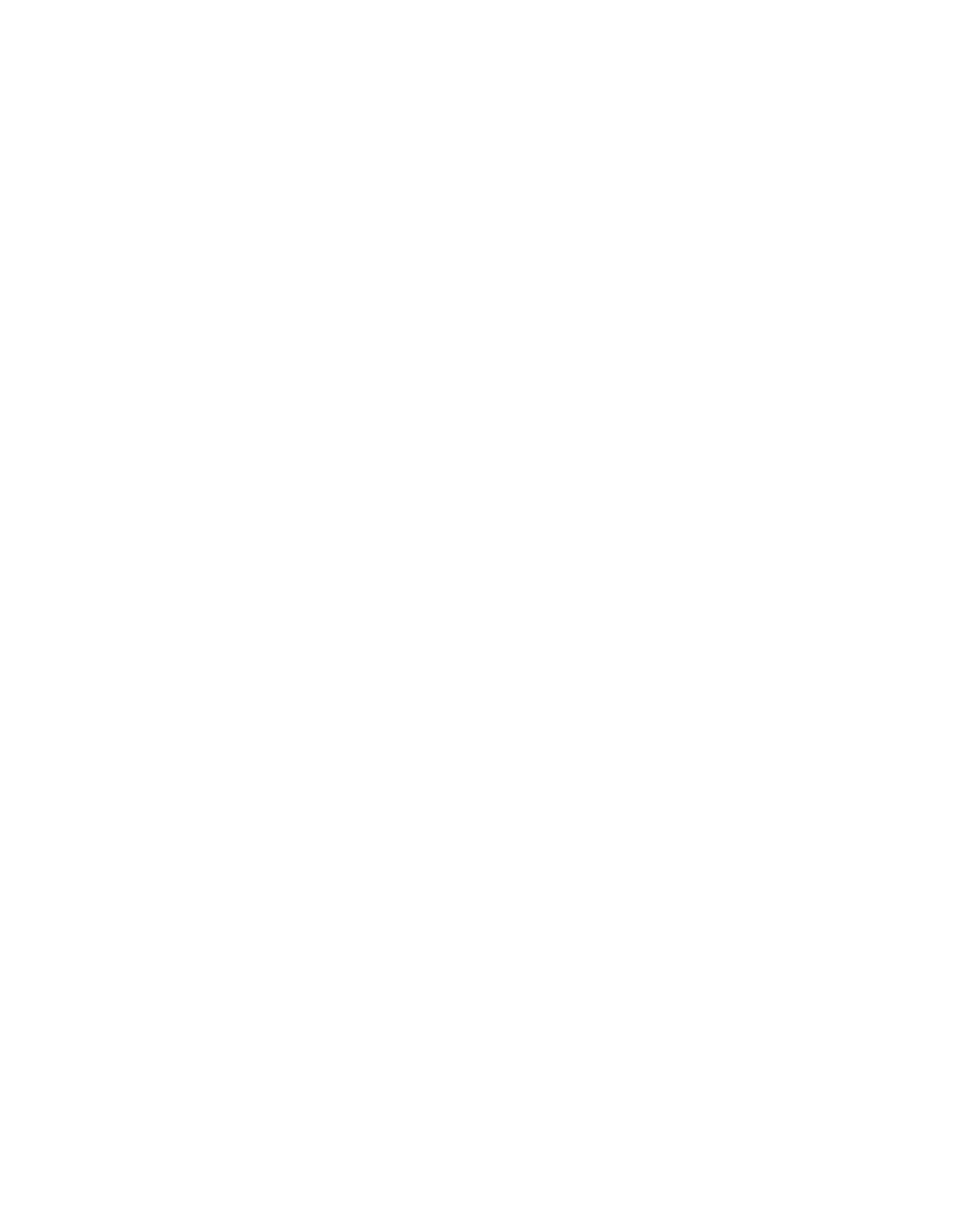## Central Asia-Caucasus Analyst

BI-WEEKLY BRIEFING VOL. 15 NO. 11 29 May 2013

**Contents** 

Analytical Articles

| UZBEKISTAN'S POST-SOVIET GENERATION LEAPFROGS<br><b>INTO POWER</b><br><b>Nicklas Norling</b>            | 3                 |
|---------------------------------------------------------------------------------------------------------|-------------------|
| <b>IVANISHVILI AND THE GEORGIAN-ORTHODOX CHURCH:</b><br>AN ALLIANCE STARTING TO SOUR?<br>Ariela Shapiro | 6                 |
| A NEW TURN IN RUSSIA'S MILITARY POLICY IN CENTRAL ASIA?<br>Stephen Blank                                | 9                 |
| NORTH CAUCASUS INSURGENCY MAKES INROADS TO<br>TATARSTAN, BASHKORTOSTAN<br>Emil Souleimanov              | $12 \overline{ }$ |
| <b>Field Reports</b>                                                                                    |                   |
| TURKMENISTAN ADOPTS ELECTRIC POWER INDUSTRY<br><b>DEVELOPMENT PLAN</b><br>Tavus Rejepova                | 15                |
| <b>KAZAKHSTAN PREPARES FOR "INNOVATION REVOLUTION"</b><br>Georgiy Voloshin                              | 16                |
| UNCERTAIN APPLICATION OF JUSTICE AFTER GEORGIA'S<br><b>MAY 17 DEMONSTRATIONS</b><br>Eka Janashia        | 18                |
| <b>RUSSIA ACCUSES AZERBAIJAN OF FRAUDULENT</b><br><b>EUROVISION VOTE</b><br>Mina Muradova               | 20                |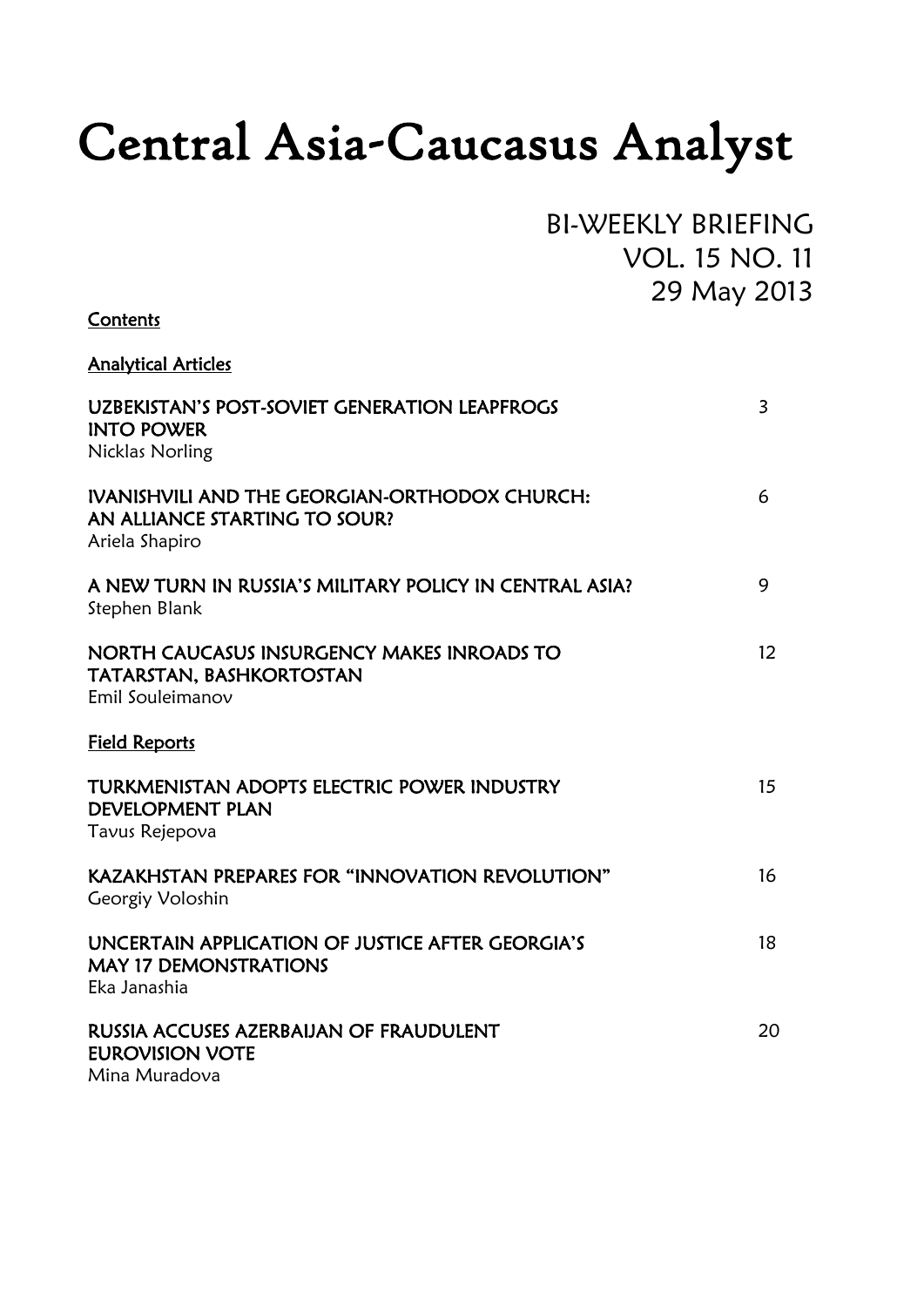#### THE CENTRAL ASIA-CAUCASUS ANALYST

Editor: Svante E. Cornell

#### Associate Editor: Niklas Nilsson

Assistant Editor, News Digest: Alima Bissenova

Chairman, Editorial Board: S. Frederick Starr

*The Central Asia-Caucasus Analyst* is an English-language journal devoted to analysis of the current issues facing Central Asia and the Caucasus. It serves to link the business, governmental, journalistic and scholarly communities and is the global voice of the Central Asia-Caucasus Institute & Silk Road Studies Program Joint Center. The Editor of the Analyst solicits most articles and field reports, however authors are encouraged to suggest topics for future issues or submit articles and field reports for consideration. Such articles and field reports cannot have been previously published in any form, must be written in English, and must correspond precisely to the format and style of articles and field reports published in The Analyst, described below. The Analyst aims to provide our industrious and engaged audience with a singular and reliable assessment of events and trends in the region written in an analytical tone rather than a polemical one. *Analyst* articles reflect the fact that we have a diverse international audience. While this should not affect what authors write about or their conclusions, this does affect the tone of articles. Analyst articles focus on a newsworthy topic, engage central issues of the latest breaking news from the region and are backed by solid evidence. Articles should normally be based on local language news sources. Each 1,100-1,500 word analytical article must provide relevant, precise and authoritative background information. It also must offer a sober and analytical judgment of the issue as well as a clinical evaluation of the importance of the event. Authors must cite facts of controversial nature to the Editor who may contact other experts to confirm claims. Since *Analyst* articles are based on solid evidence, rather than rumors or conjecture, they prove to be reliable sources of information on the region. By offering balanced and objective analysis while keeping clear of inflammatory rhetoric, The Analyst does more to inform our international readership on all sides of the issues. The Editor reserves the right to edit the article to conform to the editorial policy and specifications of The Analyst and to reject the article should it not be acceptable to our editorial committee for publication. On acceptance and publication of the edited version of the article, The Central Asia-Caucasus Institute of The Johns Hopkins University-The Nitze School of Advanced International Studies will issue an honorarium to the author. It is up to the individual author to provide the correct paperwork to the Institute that makes the issuing of an honorarium possible. The copyright for the article or field report will reside with the Central Asia-Caucasus Analyst. However, the author may use all or part of the contracted article in any book or article in any media subsequently written by the author, provided that a copyright notice appears giving reference to the contracted article's first publication by the "Central Asia-Caucasus Analyst, Central Asia-Caucasus Institute, The Johns Hopkins University, Nitze School of Advanced International Studies."

#### Submission Guidelines:

Analytical Articles require a three to four sentence Key Issue introduction to the article based on a news hook. Rather than a general, overarching analysis, the article must offer considered and careful judgment supported with concrete examples. The ideal length of analytical articles is between 1,200 and 1,400 words. The articles are structured as follows:

KEY ISSUE: A short 100-word statement of your conclusions about the issue or news event on which the article focuses. BACKGROUND: 300-400 words of analysis about what has led up to the event or issue and why this issue is critical to the region. Include background information about the views and experiences of the local population.

IMPLICATIONS: 400-600 words of analysis of the ramifications of this event or issue, including where applicable, implications for the local people's future.

CONCLUSIONS: 100-200 words that strongly state your conclusions about the impact of the event or issue. AUTHOR'S BIO: provide a short bio of yourself in 20-50 words.

Field Reports focus on a particular news event and what local people think about the event. Field Reports address the implications the event or activity analyzed for peoples' lives and their communities. Field Reports do not have the rigid structure of Analytical Articles, and are shorter in length, averaging ca. 700-800 words.

Those interested in joining The Analyst's pool of authors to contribute articles, field reports, or contacts of potential writers, please send your CV to: <scornell@jhu.edu> and suggest some topics on which you would like to write.

#### Svante E. Cornell

Research Director; Editor, Central Asia-Caucasus Analyst Central Asia-Caucasus Institute & Silk Road Studies Program Paul H. Nitze School of Advanced International Studies, The Johns Hopkins University 1619 Massachusetts Ave. N.W., Washington, D.C. 20036, USA.Tel. +1-202-663-5922; 1-202-663-7723; Fax. +1-202-663-77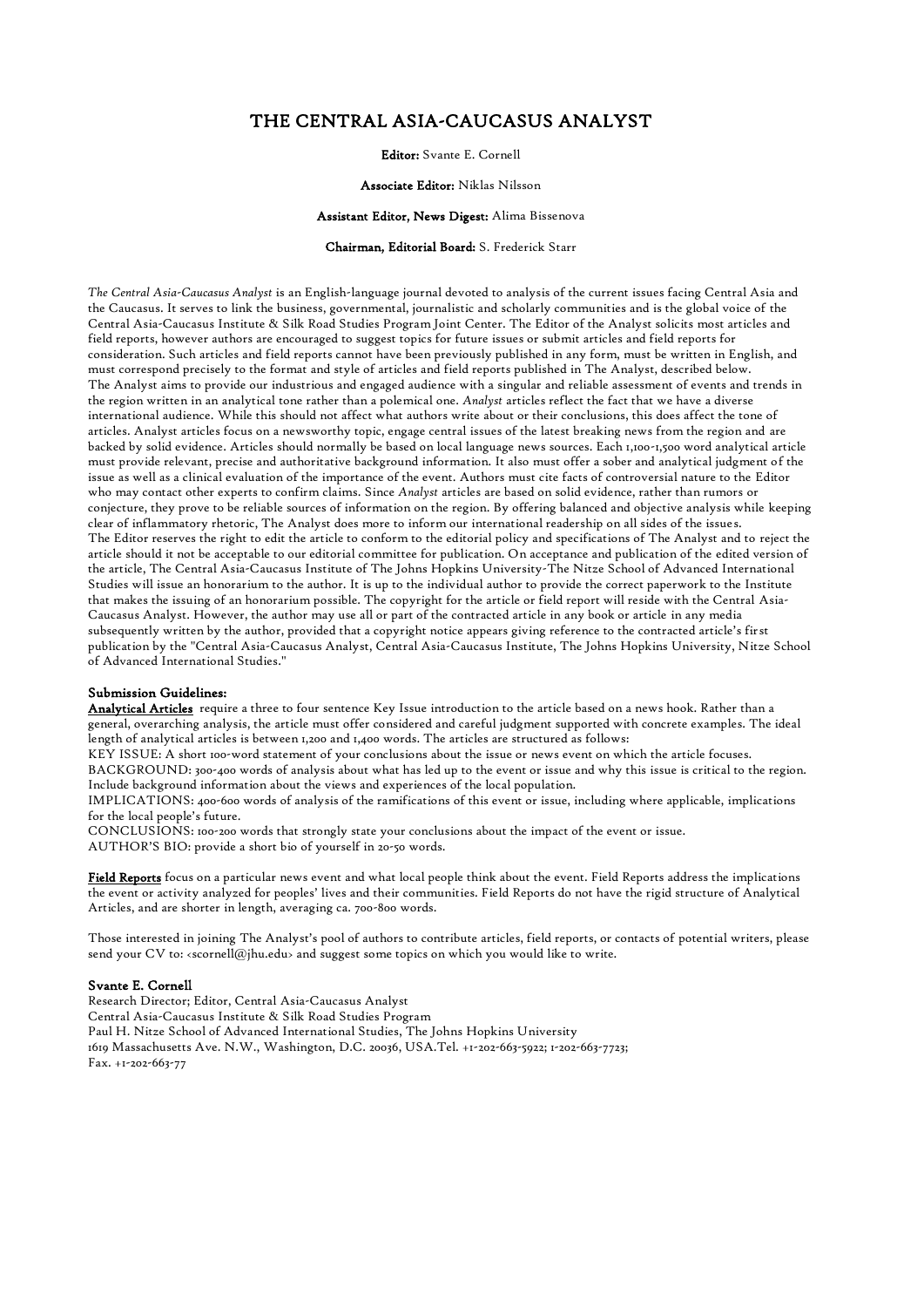## UZBEKISTAN'S POST-SOVIET GENERATION LEAPFROGS INTO POWER

*Nicklas Norling*

*A series of senior-level appointments over the past two years suggest a generational shift in Uzbekistan's politics. Figures born in the 1970s now fill several deputy head positions in some of the most significant ministries and agencies – the intelligence organ (SNB), the Ministry of Finance, the Ministry of Foreign Affairs, the Ministry of Justice and others. Having entered their careers in the 1990s, this new post-Soviet generation of Uzbek politicians is on the doorstep of real political power. This generational change is inevitable but the President appears to be leapfrogging this younger generation into power.* 

BACKGROUND: The present power holders in Uzbekistan are nearing or have passed retirement age, paving the way for a new generation of politicians in the not too distant future. President Islam Karimov has turned 75 and a professional career begun in the mid-1960s is soon coming to an end. The intelligence chief, Rustam Inoyatov, is seven years younger but his long KGB-SNB career is unlikely to last another decade. The Minister of Interior is 61 and his counterpart in the Ministry of Foreign Affairs is 66. Most other ministers and heads of major state enterprises belong to the same Sovietera generation born in the 1940s or 1950s.

A new generation of officials is soon replacing this one, but which generation? A slew of recent appointments suggest that the younger post-Soviet generation, who entered their professional careers in the 1990s, are increasingly being positioned to take charge.

For example, in the past two years the President has appointed two Deputy Foreign Ministers, Eldor Aripov and Murad Askarov, who still are in their thirties. Both were born in 1974, are graduates of the Institute of World Economy and Diplomacy, have served in the Embassy in Washington D.C., and are English and German speakers.

Other young Deputy Ministers could be pinpointed in the Ministry of Justice. The First Deputy Minister, Esemurat Kanyazov, was born in 1971 and is 42. Appointed Deputy Minister of Justice in 2005 at the age of 35, Kanyazov was subsequently promoted to First Deputy Minister in 2011 together with the installment of the then 35 year old Otabek Murodov as Deputy Minister.

It is noteworthy that three of the four Deputy Ministers in the Justice Ministry were born in 1956, 1962, and 1964 and are significantly older than First Deputy Minister Kanyazov, indicating how the younger generation is given preference.

Parallels could be drawn to the Ministry of Finance. Here, too, the position of First Deputy Minister is occupied by the young Western-educated Bakhrom Yusupov. A graduate of the Institute of World Economy and Diplomacy and Oklahoma State University, Yusupov was born in 1976.

This promotion of young officials extends into one of the most powerful organs of government – particularly the National Security Service (SNB). Rustam Eminkhanov, the new head of the SNB border troops and the intelligence organ's second-in-command, is merely 42.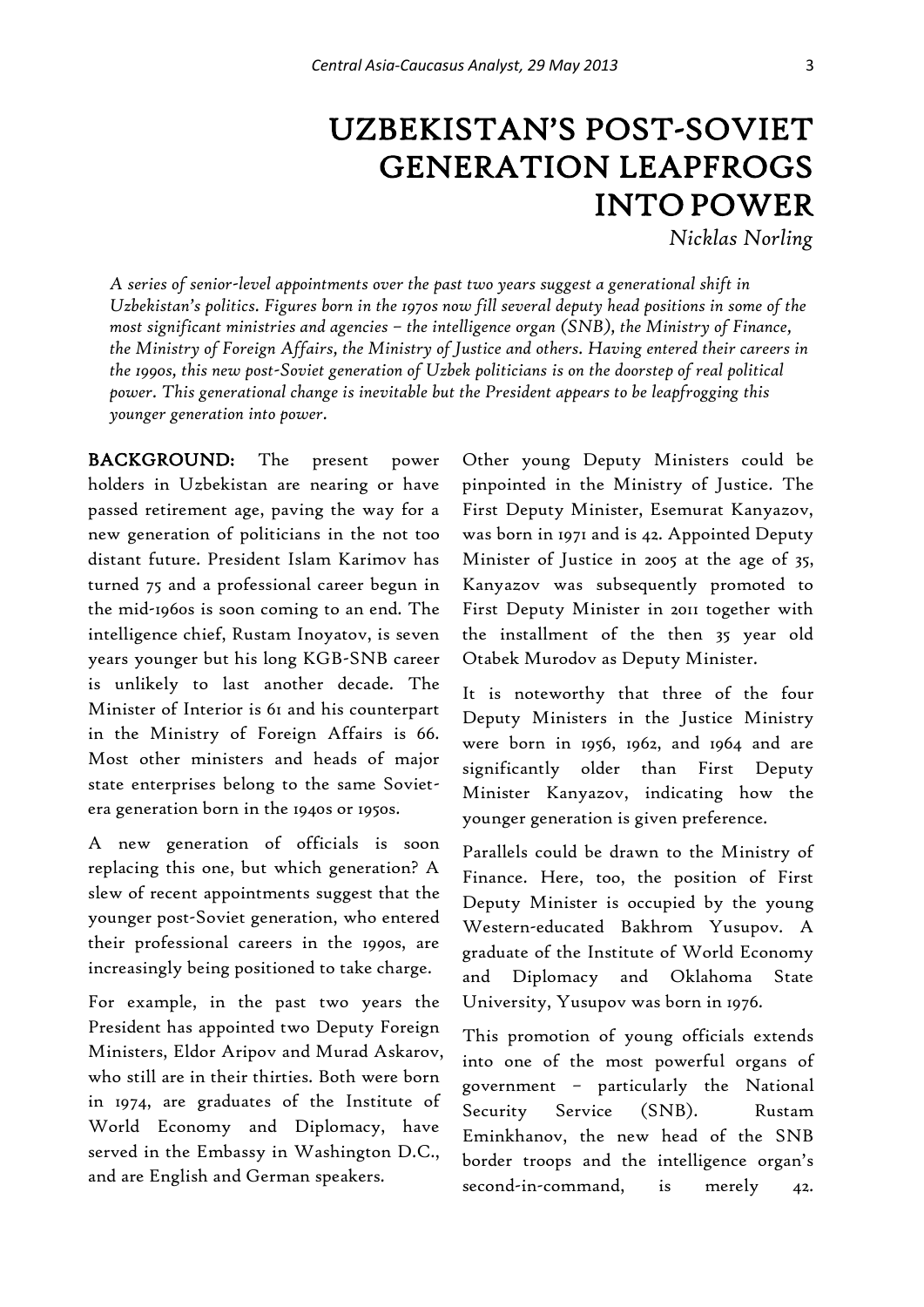

Eminkhanov is a graduate of the Armed Forces Academy and began his career in 1992 in the Interior Ministry. He was appointed to his present position in July 2012, replacing the "security veteran" Ruslan Mirzaev. In that capacity, Eminkhanov is significantly younger than many senior-level SNB officers, e.g. Ravshanbek Shamshiev, born in 1948.

The appointments cited above are but a few examples of this general trend. Similar observations can be made elsewhere. For example, the head of the State Committee for Communication and Telecommunication Technologies, Khurshid Mirzakhimov, and the Deputy Chairman of Uzbekenergo, Muzaffardzhan Khakimov, are 42 and 40 respectively. Sarvar Otamuratov, the new party leader of Milliy Tiklanish elected in May 2013, is also 40.

IMPLICATIONS: If the footprint of the post-Soviet generation is further enlarged in the next few years and if the President continues to promote this generation of adjutants into power, these factors could become primary agents of reform. Georgia's Rose Revolution in 2004 proved the dramatic effect of cultivating a new post-Soviet generation of leaders, even if the breathtaking pace of reform in that country may be inimitable elsewhere. Uzbekistan is still ruled by the "old generation" but appointments over the past couple of years

demonstrate the growing presence of the new post-Soviet generation.

Three main implications can be derived from this. First, it is probably an exaggeration to say that the middle generation has been "skipped" in recent appointments in favor of the younger post-Soviet generation. Several cases of the former exist alongside the latter. For example, the first deputy Minister of Foreign Affairs, Vladimir Norov, appointed in 2010 was born in 1955 and is 57. Regional governors also tend to be of the "middle generation", and have typically risen through the ranks of the provincial and district apparatuses. However, the fact that many first Deputy Ministers and the first Deputy Head of the SNB are significantly younger than their deputies reveals a desire to leapfrog the post-Soviet generation into politics.

Second, this new post-Soviet generation is likely to be more favorably disposed towards democratization and reform in general. Many of the young officials cited above have either been educated in the West or served in Western embassies earlier in their careers. They speak mainly Western languages in addition to Russian and Uzbek. This combination of English fluency and exposure to Western societies hold much promise for Western interests.

Third, this new post-Soviet generation hails from across the country in contrast to the older generation, who tend almost exclusively to be natives of Tashkent and Samarkand. Aripov and Askarov, the Deputy Foreign Ministers, hail from Tashkent and Khorezm; Kanyazov and Murodov in the Ministry of Justice are natives of the Autonomous Republic of Karakalpakstan and Kashkadarya respectively; the deputy Minister of Finance, Yusupov, was also born in Kashkadarya; and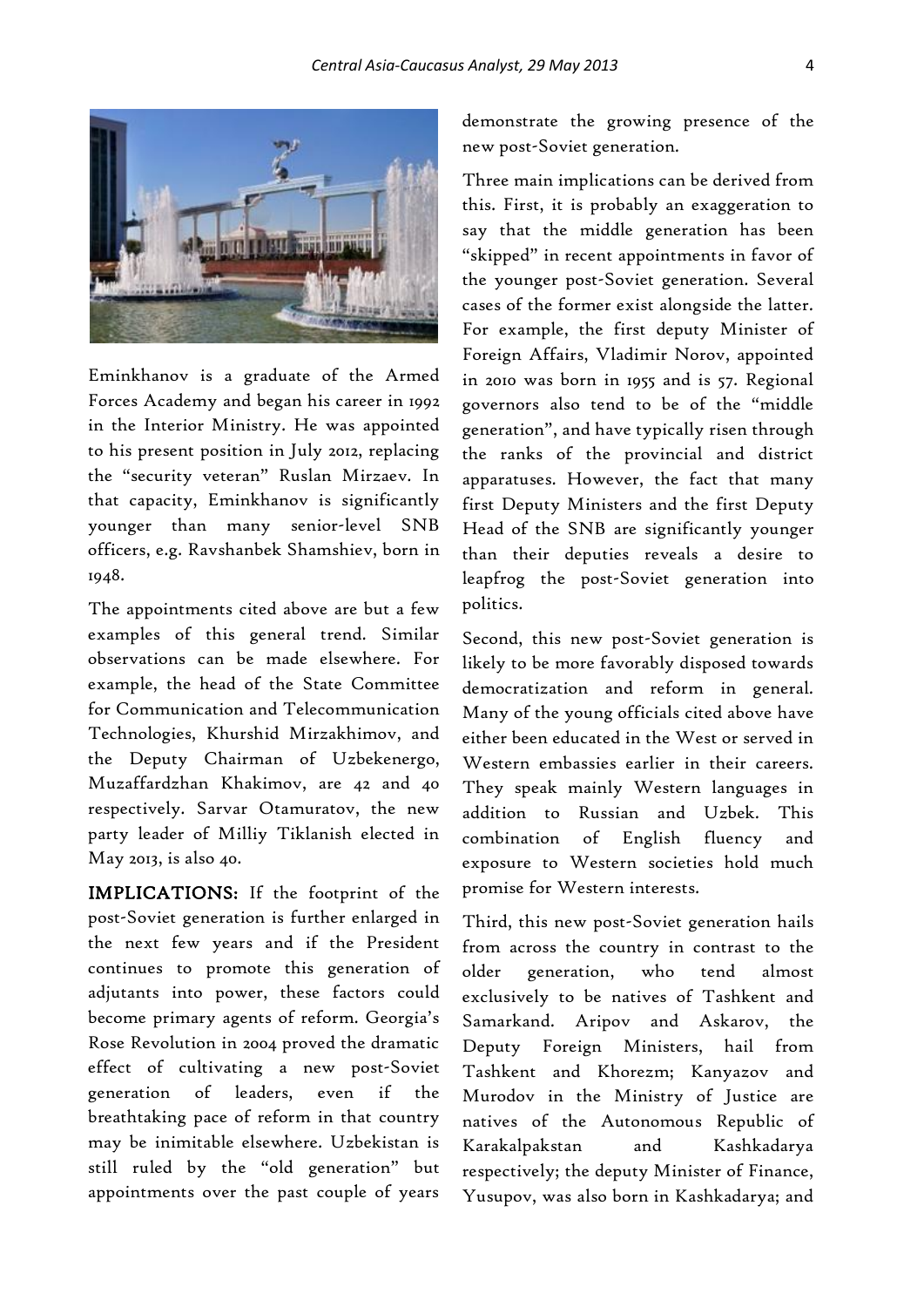Eminkhanov is a native of Tashkent. The previous dominance of a few provinces, often referred ambiguously to as "clans," is fading with the new generation whose ties and promotions primarily form on a professional and meritocratic basis. That the new post-Soviet generation has its origins in a diverse set of provinces testifies to this trend.

CONCLUSIONS: A generation shift is underway in Uzbekistan, and it appears likely that the President is seeking to leapfrog a new generation into power. Whatever the President's intentions, several senior officials born in the 1970s are in waiting to replace the present leadership and their prospects for doing so sooner rather than later is considerable.

Many of these are Western-educated and/or with diplomatic experience in the United States and Europe, which bodes well for

Western engagement in the future. Members of this new generation do not appear to have regional power bases but owe their careers to merit, professional ties, and what appears to be a conscious effort of nation-building by the President.

Western policy makers should recognize this emerging post-Soviet generation, build ties with these younger officials as well as their older counterparts, and thereby anchor their own strategies to this promising generation change.

AUTHOR'S BIO: Nicklas Norling is Research Fellow with the Central Asia-Caucasus Institute & Silk Road Studies Program, and a PhD Candidate at Johns Hopkins University-SAIS. He is writing his doctoral dissertation on political power in Uzbekistan and its transformation. Mr. Norling can be reached at [nnorling@silkroadstudies.org.](mailto:nnorling@silkroadstudies.org)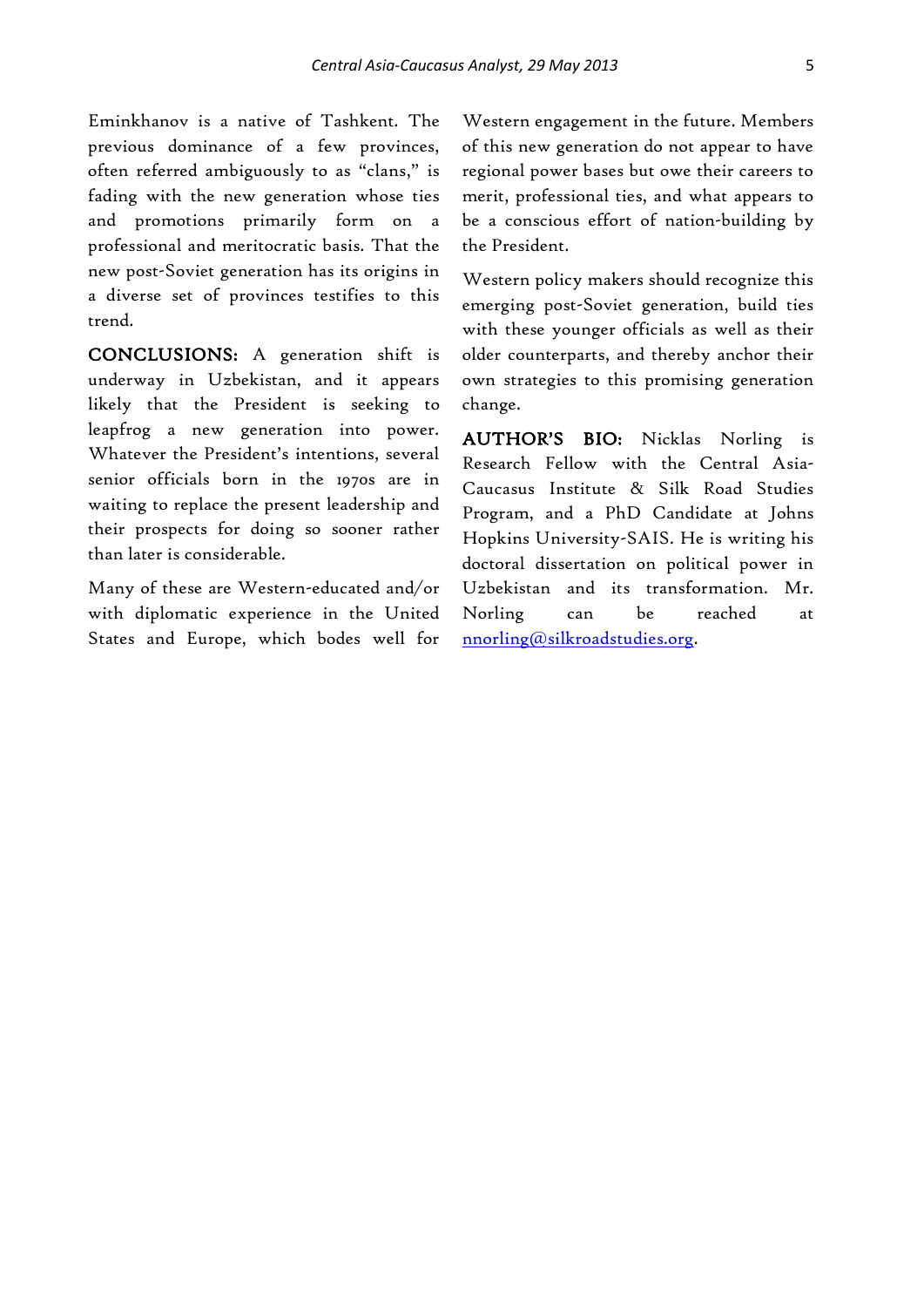## IVANISHVILI AND THE GEORGIAN-ORTHODOX CHURCH: AN ALLIANCE STARTING TO SOUR?

*Ariela Shapiro*

*On May 17, 28 people were injured when an angry mob, led by Georgian clergymen, broke through police cordons and clashed with gay rights activists in Tbilisi, Georgia. The U.S. and EU condemned the events while Prime Minister Ivanishvili promised that those who instigated the violence would be prosecuted, including members of the clergy. Despite the government's harsh rhetoric, only four laypeople have been arrested while four individuals, two of whom are clergymen, have been charged with "encroachment of the right to assembly and manifestation".* 

BACKGROUND: The May 17 events demonstrate the Georgian Orthodox Church's emergence as a cogent political force capable of en mass mobilization. Moreover, divisions are visible in the alliance between Ivanishvili and Patriach Ilia II, borne from a desire to oust the UNM party from power, regarding Georgia's political future.

The Church's previous attempts to insert itself into the Georgian political milieu were curbed by Saakashvili, who sought to maintain a firm boundary between church and state interests. Many observers noted that Patriarch Ilia's November 2011 open support for Ivanishvili's right to Georgian citizenship indicated the church's backing for the Georgian Dream Coalition and helped Ivanishvili garner crucial electoral support, particularly in the regions, prior to the elections.

However, this partnership is straining due to differences in opinion regarding Georgia's political future: the government wants the country to become part of the West while the church would have Georgia align with Russia and adopt an anti-liberal value system.

Despite the church's calls to cancel the May 17 rally, Prime Minister Ivanishvili pledged the May 17 activists would receive full police

protection. In response, Patriarch Ilia issued a written statement stating that holding such a rally would be "…an insult…" to Georgian traditions while individual clergymen sought to influence churchgoers through daily and weekly sermons preaching the abominations of homosexuality.

The international community's reactions to the violence were swift with both American and European diplomats registering "shock" at the violence and that "such acts of intolerance have no place in democratic societies." Embarrassed by his failure to prevent the anti-gay violence, Ivanishvili issued a powerful condemnation of the attacks and their participants stating that, "being a member of the clergy cannot be an alibi for anyone." He added, "if any member of the clergy violated the law, he will be held responsible."

On the same day, Patriarch Ilia II issued a statement expressing regret for the violence and acknowledging that some clergy behaved "impolitely" in confronting demonstrators. He added, however, that the ideas of the lesbian, gay, bisexual and transgender (LGBT) activists "are completely unacceptable in Georgia."

Despite its rhetoric, the Georgian government remains more cautious in its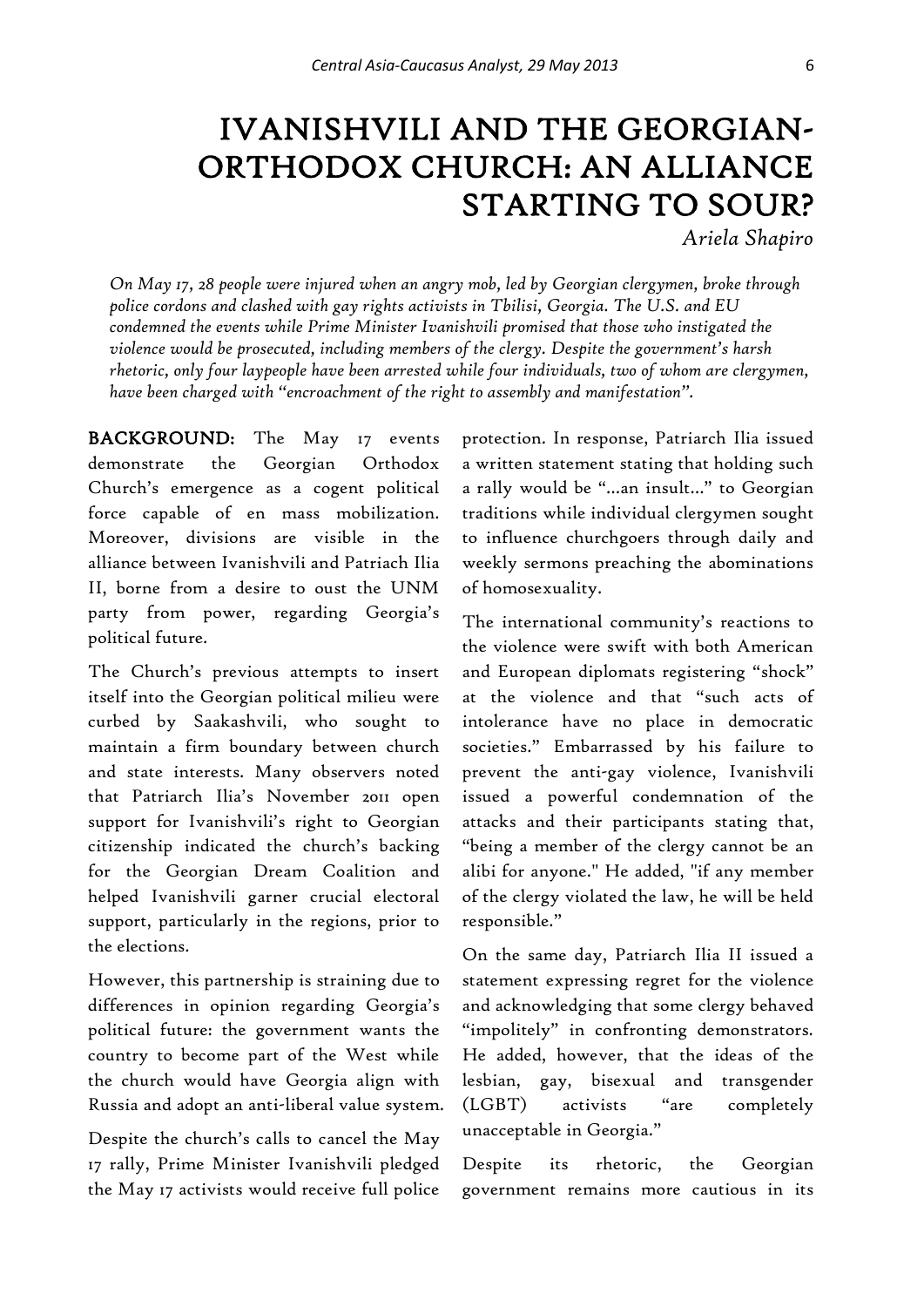

actions. It took the Interior Ministry four days to arrest four members of the mob, just to release them again after they paid a US\$62 fine. As an attempted show of potency, two clerics were also charged, but not arrested, with illegally impeding the right to assemble a week after the rally. However, the government has not charged or arrested additional clergymen, which questions Ivanishvili's ability to curb the encroachment of the church into the political sphere.

IMPLICATIONS: Both the anti-gay rally and the government's impotent reaction to the violence indicate Ivanishvili's realization that the church is gradually replacing the UNM as the new political counterpoint to the Georgian Dream Coalition.

The church is a wealthy, well-organized rival capable of politically mobilizing the Georgian populace more effectively than any political party. Following the May 17 violence, Bishop Jakob, a senior cleric, stated "You know very well that the United National Movement required two and a half months to gather five thousand people [for its April 19 rally] …. Today people came into [streets] on their own initiative... Several millions would have come [into the streets] if needed". Albeit a bit overconfident, Bishop Jakob's sentiments were echoed by Minister of Defense Irakli Alasania when he stated that the Patriarch "is very popular and has

united our society many times". According to Alasania, "...around 96-97 percent, trusts the Church, and the Church can greatly influence the society.

Recent polls also demonstrate the church's resurrected role as the key site of Georgian cultural and social creation. According to a recent Gorbi poll, 84 percent of Georgian people believe religion is either "important" or "very important" while a CRRC survey found that the church is the most trusted institution in Georgia.

The church's immense social capital explains both Ivanishvili's desire to align with the Patriarch prior to the October 2012 elections and his hesitancy to confront the church for its deep involvement in the anti-gay riot. At present, the government's reaction to the May 17 events will be a litmus test for the international community and the Georgian electorate. Ivanishvili risks losing international support if he does not distance his government from the church's antiwestern position and address the clergy's involvement in the May 17 violence.

On May 24, the Interior Ministry arrested former Prime Minister Vano Merabashvili and former Health Minister Zurab Tchiaberashvili for misappropriation of funds and embezzlement. While Tchiaberashvili was later released on bail, Merabashvili was sentenced to pre-trial detention. The juxtaposition of Merabashvili's and Tchiaberashvili's arrests with the recent violence is suspect and may be motivated by a desire to show potency in the face Ivanshivili's inability to control the church. Their arrests establish a dangerous precedent for using politically motivated arrests to deflect international and domestic attention from critical social issues. In addition, the government's prosecution of these senior opposition members does not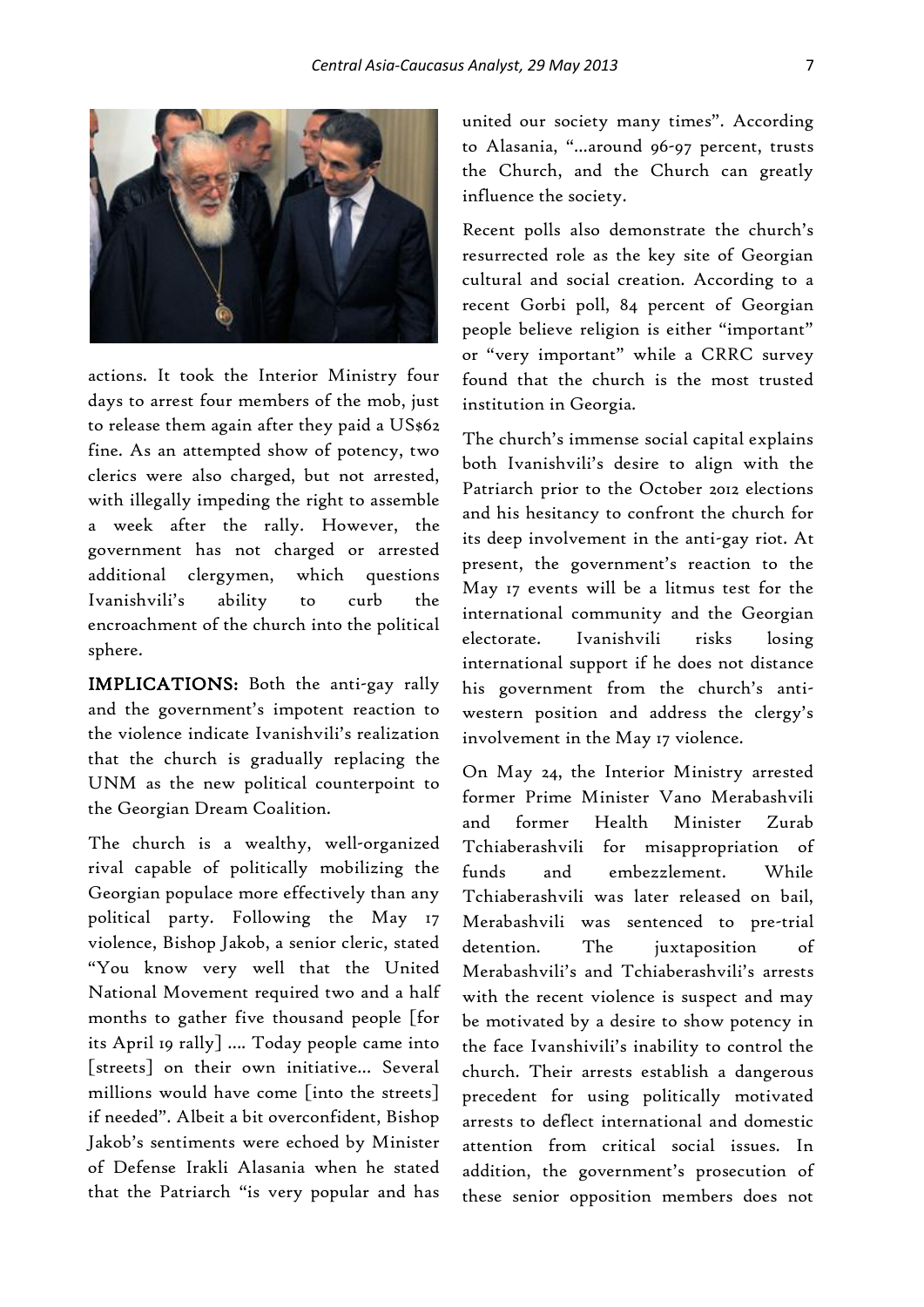compare well to its lack of legal action against the clergymen and laypeople responsible for the May 17 violence. Rather, Ivanishvili's policies imply his inability to effectively navigate a sustainable alliance with the church and rein in its political ambitions.

The Georgian opposition condemned the arrests as political persecutions and criticized the government for trying to "destroy their political opponents" as opposed to focusing on pressing civic and economic issues. In his May 21 statement, President Saakashvili drew a parallel between Merabashvili and Ukrainian former Prime Minister Yulia Tymoshenko, warning that these actions may lead to Georgia's "international isolation."

Moreover, arrests and their timing are not lost on the international community. On May 22, both EU High Representative Catherine Ashton and Patrick Ventrell, acting deputy spokesperson of the Department of State, commented that their respective governments would be closely following the legal proceedings. In addition to several U.S. Senators expressing concern over the arrests, the co-rapporteurs from the Parliamentary Assembly of the Council of Europe (PACE) stated that any "perception of … political motivation" must be avoided. Given the circumstances, PACE President Jean-Claude Mignon will most likely utilize his May 28-29 visit to Georgia to discuss these concerns with relevant senior Georgian officials.

CONCLUSIONS: In conclusion, the antigay violence of May 17 and the Georgian government feeble response to these events indicate that the church is replacing UNM as a counterpoint to the Georgian Dream Coalition. The scale of the mob and the government's weak response underscores a rift with the church. Moreover, the event questions Ivanishvili's ability, and desire, to curb the encroachment of the church into the political sphere. The church's increasingly vitriolic anti-western agenda and rhetoric also reflect poorly on Prime Minister Ivanishvili and his ostensible policies to join NATO and adopt western-oriented reforms. Given the Patriarch's preeminent role in Georgian society, Prime Minister Ivanishvili lacks the ability to curb the church's engagement in politics.

In addition, while the government was investigating both Merabashvili and Tchiaberashvili prior to the anti-gay rally, their prompt arrests indicate the government's willingness to use politically motivated arrests to deflect attention from pressing civil issues. However, these politically motivated arrests have garnered a great deal of international attention and domestic critique, especially given the lack of legal action taken against the rally's instigators. Prime Minister Ivanshivili must ensure the prosecution of both men is impartial and beyond reproach. Otherwise, he risks losing international credibility and re-galvanizing the UNM party.

AUTHOR'S BIO: Ariela Shapiro is an international development professional who has been living and working in the South Caucasus since 2010. She has worked and consulted for International Crisis Group, the International Republican Institute, Deloitte Overseas Consulting and UNDP.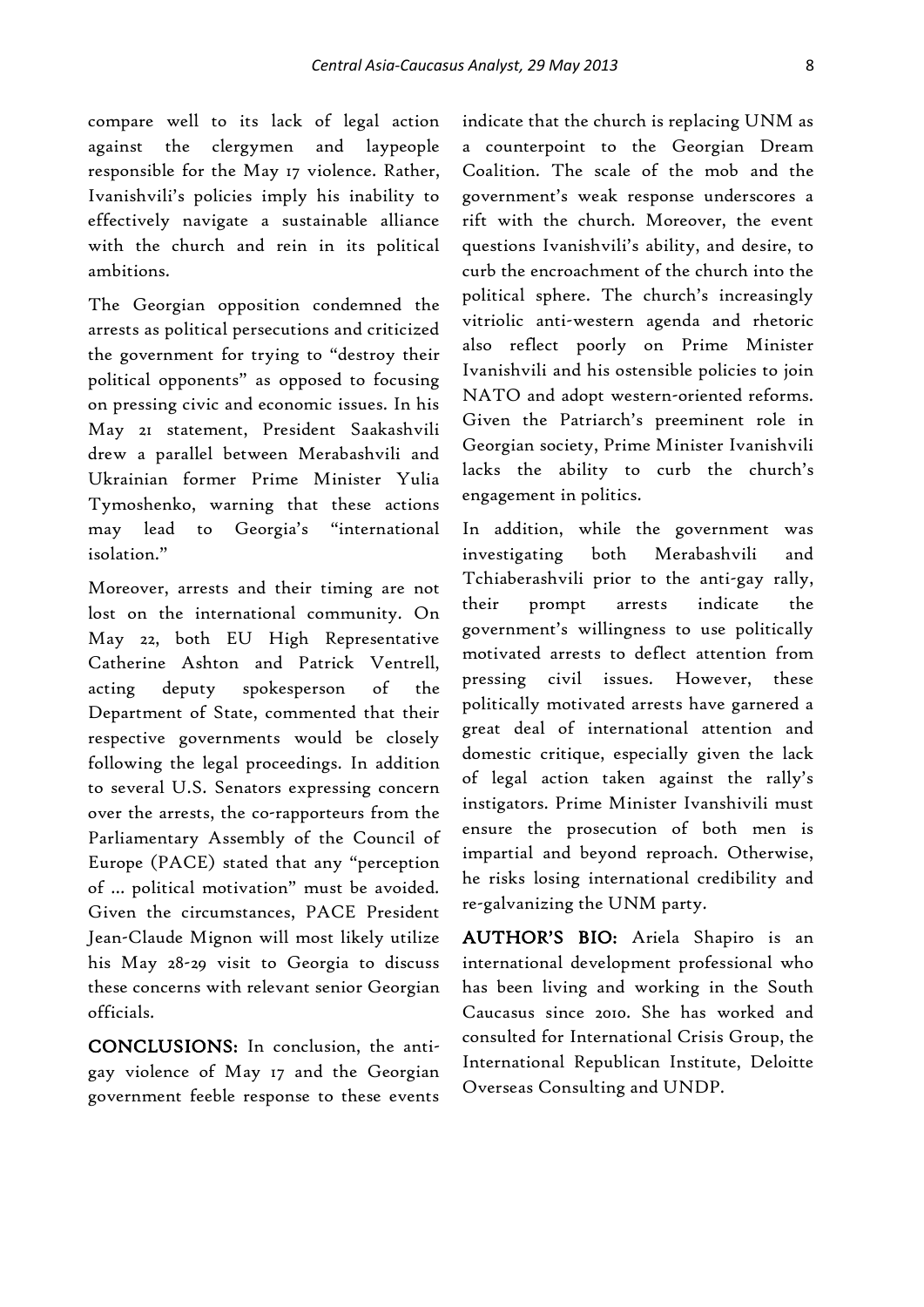## A NEW TURN IN RUSSIA'S MILITARY POLICY IN CENTRAL ASIA?

*Stephen Blank*

*Russia is changing its defense policies in Central Asia and the Caucasus. Late last year, Russia sent the regular Army to deal with the North Caucasian insurgency while Ministry of Interior forces (VVMVD) are now conducting large-scale operations with Azerbaijani security forces on both sides of the common border, presumably against North Caucasian and Azerbaijani-based terrorists and insurgents. Russia has also recently created a Special Operations Command consisting of a Special Forces brigade, a training center, helicopter, and air transportation squadrons. Russia will assign its airborne forces (VDV) missions relating to peace-creating operations, while it also spends large sums of money to refurbish its bases in Kyrgyzstan and pressures Tajikistan to host a Russian base.* 

BACKGROUND: There has been increased discussion in various circles that the wars growing out of the Arab Spring in Libya, Syria, and by Russia's accounting in Mali, portend a new development in contemporary conflict to which Russia must adjust. All these moves point to the potential for a significant modification in Russia's threat assessment and thinking about contemporary war as well as in its policies in the Caucasus and Central Asia.

Several factors have coincided in time and space to force this rethinking and policy adjustment. The wars originating in the Arab revolutions have led some to believe that foreign interventions are again likely to become a predominant form of contemporary conflict, and that they could threaten the stability of Russia's Muslim neighbors if not Russia itself. The coinciding upsurge of terrorist threats in Central Asia since 2011 has added to Russia's concerns, as has the impending situation in Afghanistan. Russian officials call it alarming and believe that Afghanistan will not succeed in defending itself once NATO leaves next year.

At a May 8 meeting of the Security Council, President Putin expressed his alarm at future terrorist threats emanating from Afghanistan, expressed his concern that the Afghan army cannot defend the country, thereby exposing Russia and Central Asia to terrorist incursions, and decried the allied failure to stop Taliban and other terrorism and the drug trade. Putin called for a new, clear strategy in Central Asia and Afghanistan. Moscow is now selling helicopters to Afghanistan and Putin's first precept was reinforcing the southern strategic direction's security system.

He also urged the utilization of the full arsenal of preventive measures and the potential of the CSTO and SCO, enhanced protection of the Russian state borders, tightening migration policy, accelerated equipping of the CSTO's rapid reaction force with modern equipment, and a stronger campaign to suppress the drug trafficking. Third came intensified programs of economic, humanitarian, and military cooperation with neighbors to stabilize them and presumably further their integration with Russia in trade, energy, economics, and culture. Cynics will argue that this program of action merely conceals a policy to integrate Central Asia and the Caucasus around Russia. But while these are clear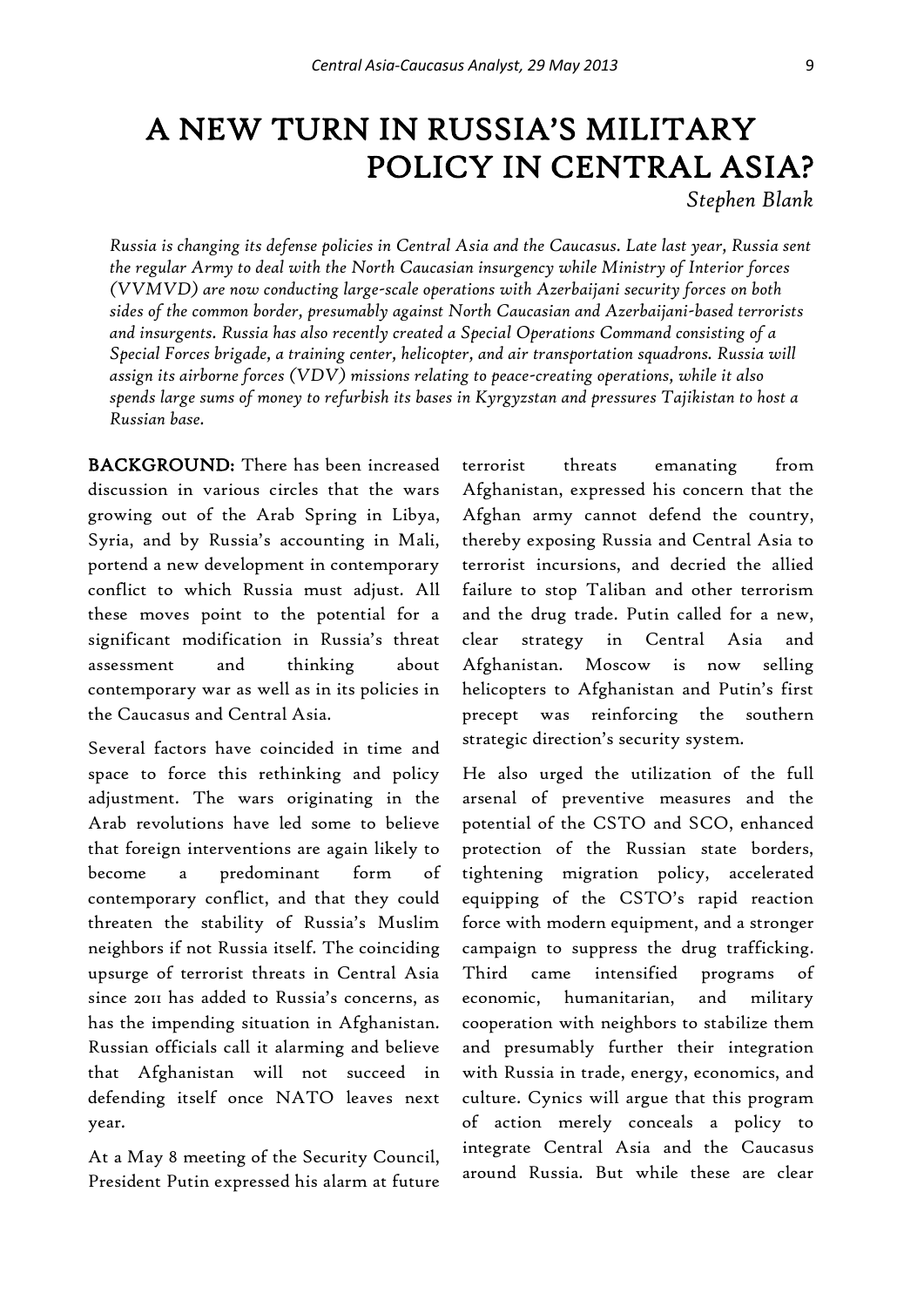

goals, the threat assessment is real and well founded.

Beyond the Middle Eastern, Caucasus, and Central Asian/Afghan threats, the insurgency in the North Caucasus is still not under control and in 2012 spread, as Russian sources admit, to violence in Kazan and cells in Moscow and St. Petersburg as well as in the Ural-Volga Tatar and Bashkir communities. In light of the Boston bombing and the upcoming showcase Winter Olympics in Sochi, it is not surprising that we see a whole series of military moves taking shape as part of a considered policy package.

IMPLICATIONS: This program of action, occurring alongside a military debate as to whether these manifestations of war in the Islamic world are materially changing the nature and character of contemporary conflict, occur under rather inauspicious conditions for the making of this new military policy. Officially the main threats are NATO and the unvoiced but everpresent Chinese threat, both of which lead to an inordinate emphasis on theater conventional force structures and procurement as well as nuclear deterrence and procurement of nuclear weapons. In this scheme procurement goes in order to nuclear, aerospace, air defense, naval, and lastly Army forces, precisely the opposite of what would be needed to fight any serious

contingency in either the Caucasus or Central Asia.

Moreover, despite Putin's talk of enhancing multilateral cooperation among CIS members and the regional security organizations, none of those security or defense organizations actually works in Central Asia. Although Moscow and Astana finally agreed upon an air defense scheme or so they say, it remains to be seen how it will operate and in any case it will not save either country from terrorist insurgencies. The CSTO has made clear that it will not intervene in countries to counter purely domestic upheavals, which are nevertheless the most likely manifestations of insurgency or terrorism should they occur. Furthermore, without Uzbekistan, which defected from the CSTO and now stands to receive British and American military assistance, the CSTO's strategic utility is not only untested but already seriously compromised. Lastly Tajikistan's resistance to Russian pressure for a base and flirtation with Washington and NATO further weakens any sign of regional cohesion.

Adding to the unfavorable situation is the fact that the Russian Army is almost incapable of serious power projection except by rail and certainly unable to move fast enough to meet these potential challenges. Is border forces are mired in corruption and their ability to police the borders effectively is open to serious doubt. Yet given the virtually universal lack of confidence in the post-2014 situation in Afghanistan and the real weaknesses plaguing efforts at a coordinated regional defense it is not easy to see how Russia can avoid getting entangled in protracted contingencies if Afghanistan falls to the terrorists after 2014. Despite Putin's orders, it is only now becoming clear to the Russian military-political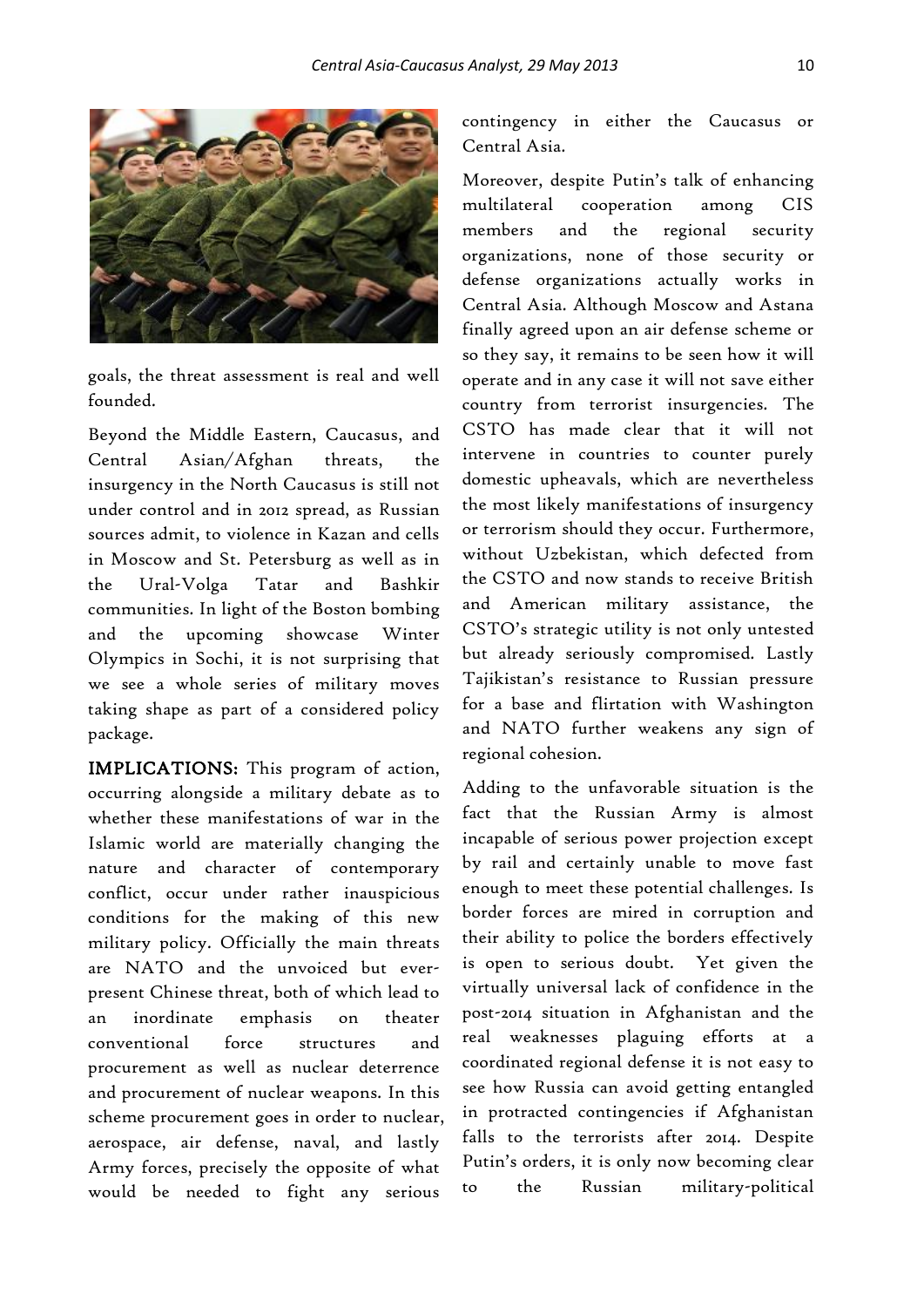establishment that if terrorism and insurgency are the real threats they will have to contend with, there must be an immense strategic restructuring of the government, armed forces, defense industry, and state policy even as Putin has made clear his thorough opposition to any major reform. More of the same will clearly not suffice in the southern strategic direction.

The consequences for both Central Asia and Russia are serious, even profound. Whether it is warranted or not, there is a widespread and growing anxiety for the future throughout Central Asia and Afghanistan, notwithstanding Kazakhstan's professed optimism about Afghanistan. Yet there are no discernible moves to enhance genuine regional cooperation or to develop effective regional command and control structures in the event of a major crisis. This anxiety connects fears for the future of Afghanistan after 2014 with uncertainty concerning the situation in Central Asian states, none of which enjoys true stability. Even Kazakhstan's stability depends on Nazarbayev's health and has been challenged by increased terrorist activities since 2011. The other states are in worse shape, facing myriad domestic challenges. Meanwhile, the North Caucasus is out of control and the South Caucasus can hardly be described as a region at peace.

For Russia too, caught midway in an uncompleted defense reform that may be eclipsed because the threats facing Russia are utterly different than those enjoying policy priority, the consequences of these developments are immense. Should these conflicts grow or even continue, they may force a reevaluation of official thinking about the nature of the threats facing Russia, the nature of contemporary warfare, the

question of who are Russia's enemies, and the priorities of defense policy. This could force the government to come to terms with the need for fundamentally different governance throughout Russia, itself a change that would reverberate across Central Asia. All this is happening at a time when Moscow discerns a U.S. threat to retain military influence in the area through a network of bases and an Uzbek partner and sees an increasingly powerful China usurping Moscow's political and economic standing among Central Asian states, becoming a rival in energy policy, and developing an ever more powerful and modernized military. Indeed, some Russian analysts even believe the PLA already outclasses the Russian army.

CONCLUSIONS: Even as the competition in Central Asia continues to intensify among all involved actors, it is clear that although we might disagree with Russia's policies in the southern strategic direction and in the Middle East; and even with its threat assessment, the perceptions that form that assessment are hardly imaginary or unfounded. From Russia's viewpoint, these threats are real and may become actualized sooner rather than later and even catch Russia and allied governments by surprise. The current turn in Russian military policy represents Russia's effort to meet that challenge, but nobody should be complacent about the outcome should those challenges actually appear.

AUTHOR'S BIO: Stephen Blank is Professor at the Strategic Studies Institute, U.S. Army War College. The views expressed here do not represent those of the U.S. Army, Defense Department, or the U.S. Government.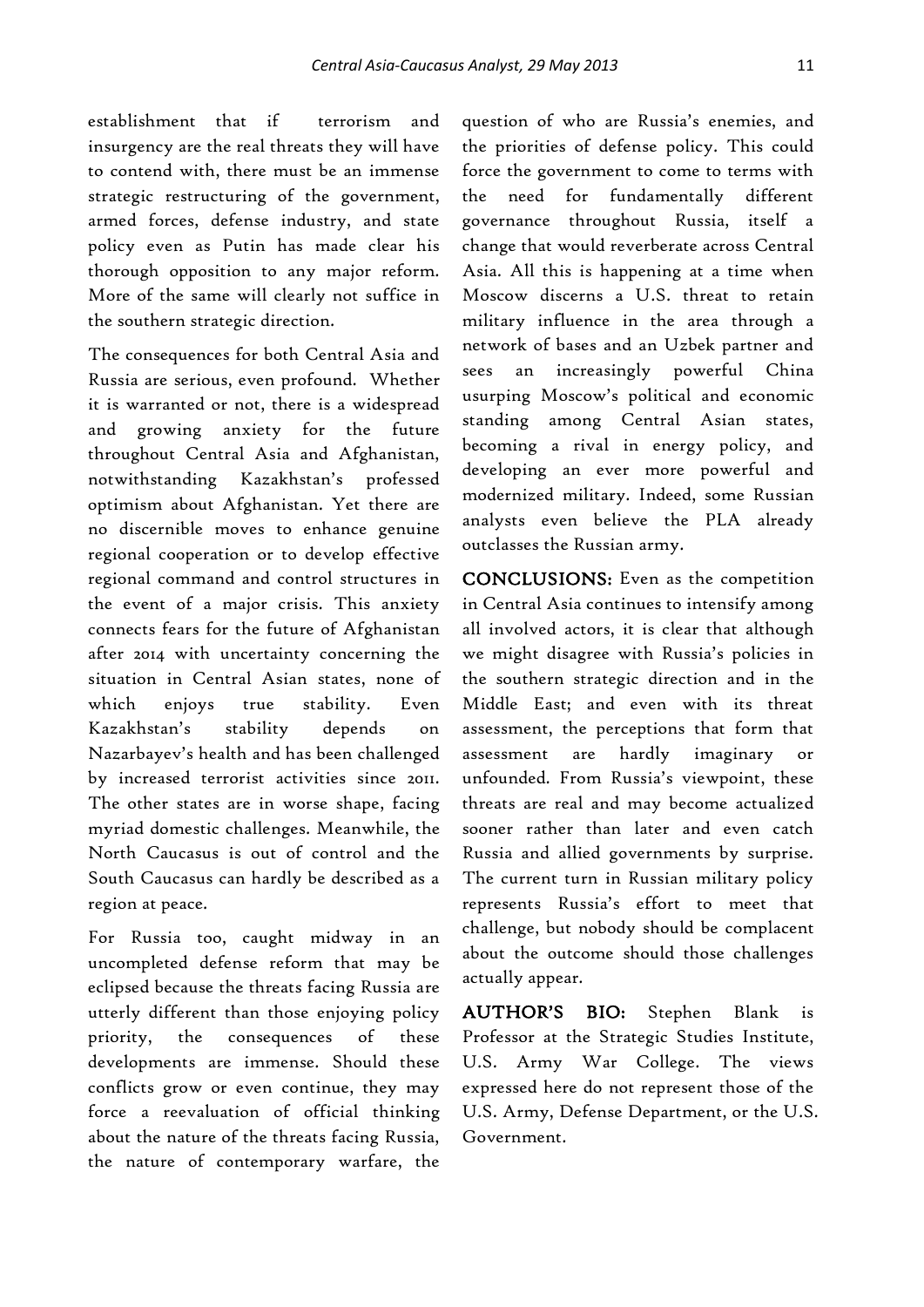## NORTH CAUCASUS INSURGENCY MAKES INROADS TO TATARSTAN, BASHKORTOSTAN

*Emil Souleimanov*

*Recently, a number of observers have pointed to the increasing threat of militant Salafism in the Volga-Ural region, namely, the republics of Tatarstan and Bashkortostan inhabited by a Muslim majority population. Whilst assessments of the severity of the present threat vary, most specialists admit that what is considered the spread of Jihadism to the Russian hinterland should be regarded in light of the ongoing insurgency in the North Caucasus. This article aims to explore the links of North Caucasian insurgents to the Volga-Ural region and the potential of "Wahhabi terrorism" particularly in Tatarstan.* 

BACKGROUND: "The traditional Spiritual Administrations of Muslims are not able to cope with Wahhabism, only authorities can defeat it," said Farid Salman at a recent conference held in Kazan and devoted to the threat of "Wahhabism." The chairman of the Ulema Council of the Russian Association, himself a famous Islamic theologist, went on to assert that "[t]here is no scheme, apart from that of Ramzan Kadyrov, to fight Wahhabism." In fact, the Tatar intellectual summarized a commonly held belief among representatives of the "traditionalist Islam" in Tatarstan and Bashkortostan, which reflects the growing appeal of Salafist ideology to local youth. Is Salafism – or Jihadism for that matter – indeed a serious challenge to the region?

According to some sources, there are as many as 5,000 Salafi Muslims in Tatarstan alone; in Bashkortostan, their estimates are slightly lower. Yet it should be stated that not every adherent of Salafism takes on its militarist interpretation, for which the term Jihadism has recently been established. The vast majority of Salafis profess their religion in a peaceful manner. Unlike, for instance, adherents of Sufi brotherhoods, they claim allegiance to the purist and utterly monotheistic interpretation of Islam, inasmuch as they attempt to purify what is considered "folk Islam" from proto-Islamic (jahiliya – relics of paganic cults) and post-Islamic (bid'ah – innovations in Islam, non-Islamic in their essence) elements, regarding God, Allah, as the only source of holiness.

Yet the sources of support for Salafism have had little to do with theology and much with sociology. Like elsewhere in the Islamic world, Salafi Islam started gaining adherents in Tatarstan and Bashkortostan in recent years due to a combination of key factors: first, the official clergy has been discredited by its close cooperation with and support for local unpopular regimes accused of corruption and clientelism. Second, the absence of credible secular opposition that would be capable of changing the regime by means of free and transparent elections; third, the deteriorating economic situation and gap between the rich and the poor, amplified by the urban-rural divide; fourth, support from foreign Salafi groups or some form of ideological indoctrination, for instance by local Muslims who obtained Salafi-styled religious training in some Middle Eastern country; and fifth, the global appeal of Jihadism as a potent revolutionary ideology.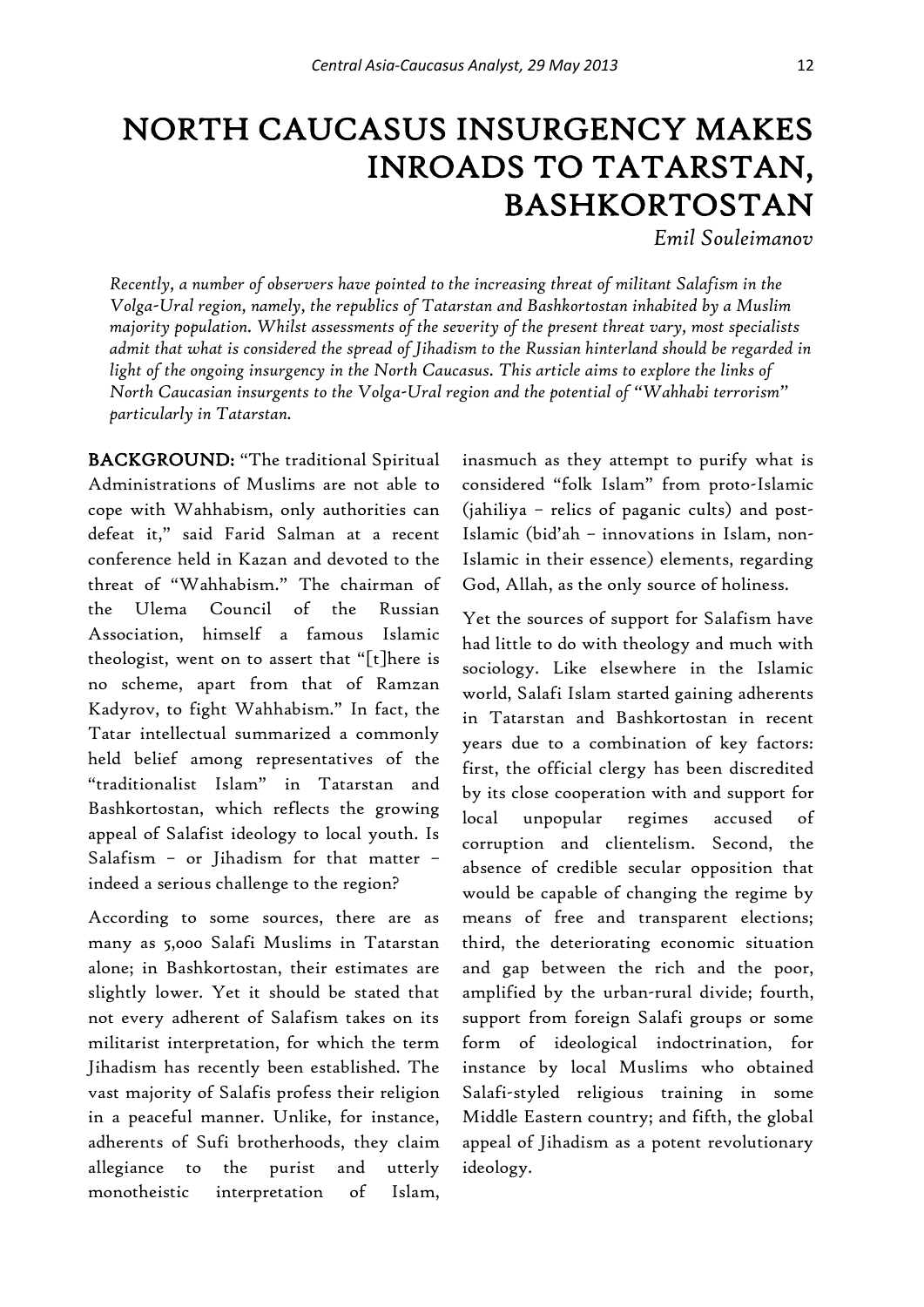

So far, the local Salafi community has been rather low-profile, refraining from entering politics or using violence. The notable exception was the assassination of mufti Ildus Faizov and the murder of his deputy Valiulla Yakupov in July 2012, which was most likely carried out by local jihadists who detested Faizov's active efforts to rid Tatarstan of "Wahhabism."

IMPLICATIONS: During the recent decade, local and federal authorities have increasingly reinforced their control over Muslim mosques and communities, pushing Tatar and Bashkir Salafis out of the public space into little cells on the periphery of towns. Instead of open gatherings in the mosques in Kazan, Nizhnekamsk, Naberezhnie Chelny and elsewhere, which was the case in the 1990s and partially also in the 2000s, the adherents of Salafism now usually meet for prayers and social activities in local private prayer rooms, dozens of which are scattered across Tatarstan and Bashkortostan. This, in turn, has somewhat complicated the control over Salafi communities in these republics.

Another factor is that in a series of waves, the last one coming up in the aftermath of the July 2012 assassination of Faizov and Yakupov, the local Salafi communities have found themselves under serious pressure from local law enforcement units that have treated them in an indiscriminate manner as

a threat to national security, failing to distinguish between peaceful adherents of Salafism and Jihadists. According to local sources, this has contributed to the radicalization of a certain segment of local Salafis, particularly from the ranks of semicriminal groups from Kazan's Vysokaya Gora district and Nizhnekamsk.

In the meantime, sources in Tatarstan's Ministry of Interior have alleged that contacts have been developed by representatives of the Caucasus Emirate, particularly some Dagestan-based jamaats, and local Salafi communities over the course of the recent year or two. Interestingly, the leaders of the Caucasus Emirate, notably Doku Umarov, have long threatened Moscow to extend the insurgency into Moscow's backyard, particularly to the Muslim-dominated republics of Tatarstan and Bashkortostan, yet due to the lack of an ideological, personal and logistic base in this area and the lack of capacities on the part of Chechnya-based insurgents who have recently suffered significant losses in resources and manpower, this has never materialized. By contrast, Dagestani jamaats have recently broadened their operational range deep into the Russian hinterland, carrying out lethal terrorist attacks in the Russian capital and elsewhere.

Sources in Kazan further state that agents of Tatar and Dagestani jihadists have recently met in a number of Russian cities, particularly in Moscow and Saint-Petersburg, resulting in extended financial support to Tatarstan-based Salafi communities in order to ensure their survival and attempts to arrange basic training for Tatarstani jihadists in manufacturing explosives, etc. This could be considered the first step for radicalized Salafi communities with inclinations to Jihadism to prepare deadly attacks in the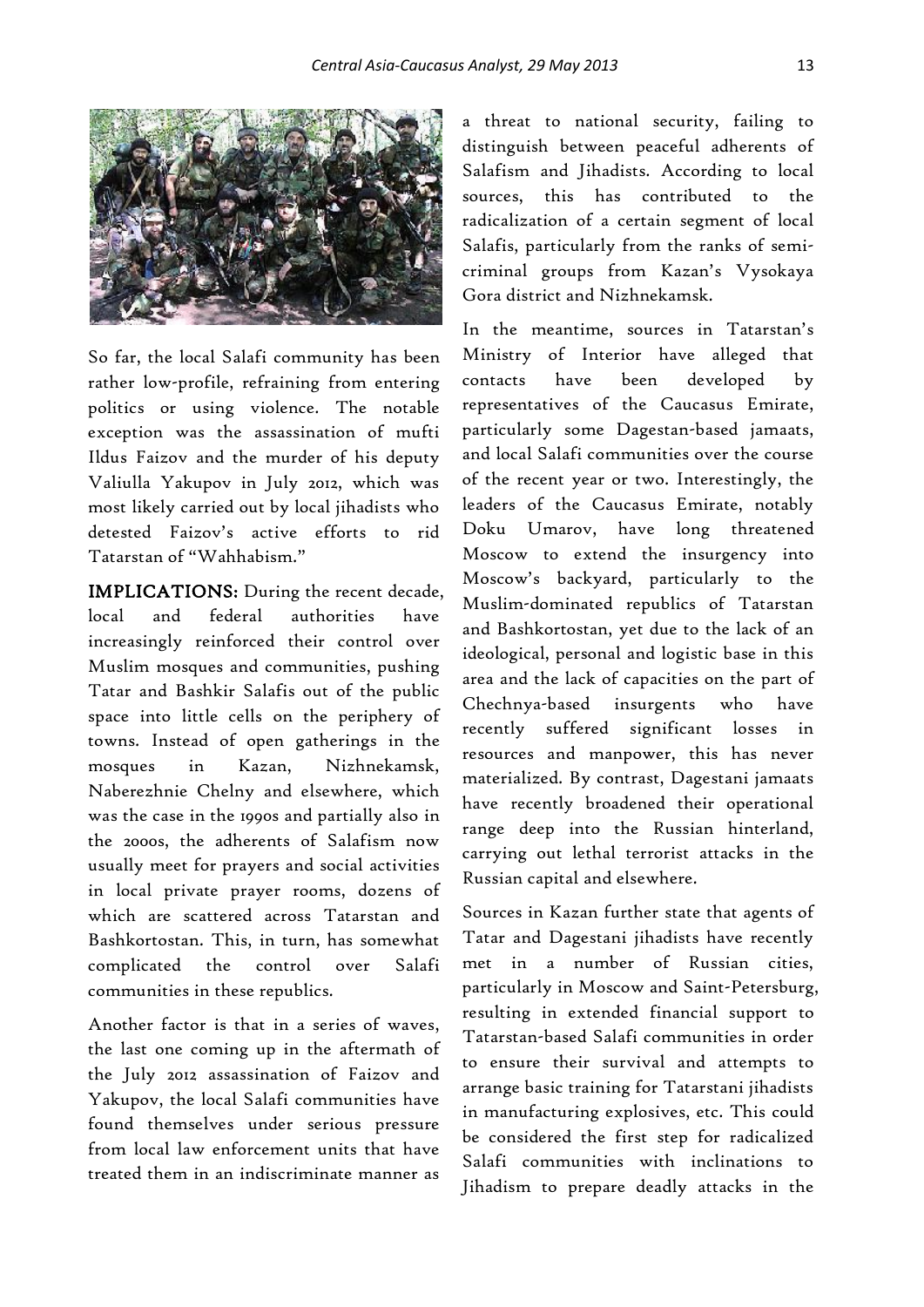Russian hinterland, possibly also in the Sochi area on the eve of the forthcoming Olympics. In fact, observers speculate that because of the established focus intelligence services on natives of the North Caucasus, it would take less effort for the Jihadists to implement a terrorist attack in a Russian town like Sochi, should it be carried out by an ethnic Tatar, Bashkir, or Russian.

According to Tatarstani sources, an inflow of militant Salafis from Chechnya, Dagestan and Ingushetia, as well as some Central Asian republics (Uzbekistan and Tajikistan), has recently boosted local Salafi communities. Unlike in their home republics, where they have been subjected persecution, the environment in the Volga-Ural region enables them to profess their faith in a relatively open manner. This, in turn, has further contributed to the radicalization of a segment of Volga-Ural Salafis, helping to establish personal links with the North Caucasian insurgency.

CONCLUSIONS: Most observers point out that the compelling differences between Tatarstan and Bashkortostan on the one hand, and the North Caucasus on the other, reduce the risk that of effective terrorist group, let alone an insurgency, emerging in this part of Russia. First off, both republics are situated deep in the Russian heartland with relatively flat terrain, with populations that are secular, rich, and with some

significant exceptions largely unwilling to challenge the republics' status as part of the Russian federation. Importantly, heavily modernized local societies lack archaic patterns of social organization based on clans and traditions including concepts of honor, blood feud, etc., that have accounted for a swift mobilization and spread of violence in the Northeast Caucasus. Last but not least, this has allowed the authorities to infiltrate agents into the Volga-Ural-based Salafi communities in a much more effective way than in the North Caucasus, which has so far helped Moscow to act preemptively. Yet even so, the establishment of links between radicalized Salafi communities in Tatarstan and Bashkortostan, and North Caucasian insurgents creates a risk of deadly terrorist attacks carried out in the Russian hinterland, contributing to the overall worsening of the situation in another of Russia's predominantly Muslim regions.

AUTHOR'S BIO: Emil Souleimanov is Associate Professor with the Department of Russian and East European Studies, Charles University in Prague, Czech Republic. He is the author of*Understanding Ethnopolitical Conflict: Karabakh, Abkhazia, and South Ossetia Wars Reconsidered* (Basingstoke: Palgrave Macmillan, forthcoming 2013) and*An Endless War: The Russian-Chechen Conflict in Perspective*(Frankfurt am Main: Peter Lang, 2007).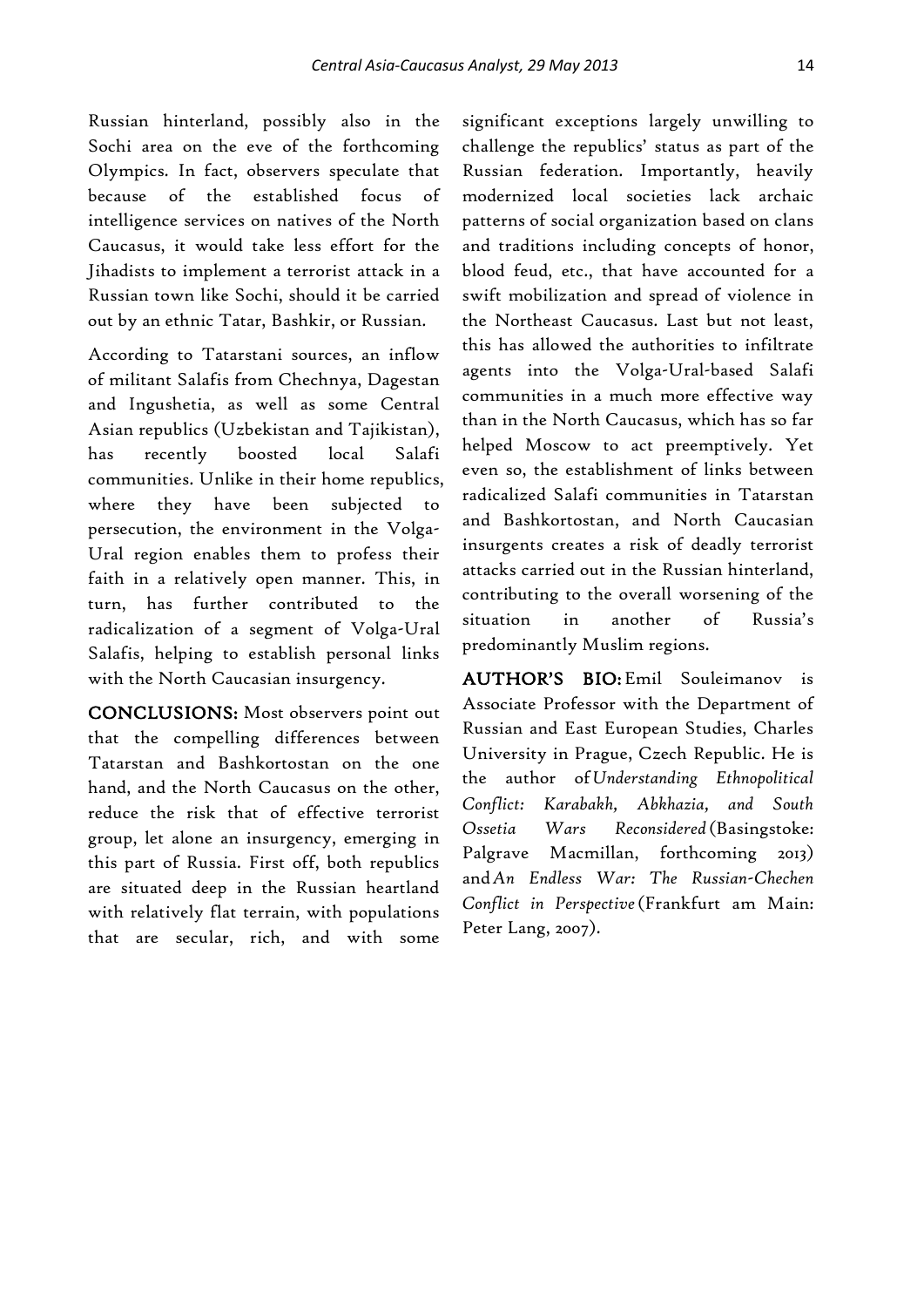## FIELD REPORTS

#### TURKMENISTAN ADOPTS ELECTRIC POWER INDUSTRY DEVELOPMENT PLAN *Tavus Rejepova*

On April 12, President Gurbanguly Berdimuhamedov approved a new Concept of Electric Power Industry Development of Turkmenistan for 2013-2020 and promised to invest US\$ 5 billion into the sector to boost electricity exports by a factor of five.

The new seven-year power generation plan was prepared jointly by the Ministry of Economy and Development and the Institute of Strategic Planning and Economic Development of Turkmenistan and was presented to the President by the Energy Minister Myrat Artykov. The energy minister mentioned that Turkmenistan currently has ten power plants and a total of 32 turbines including 14 steam, 15 gas and 3 water-run turbines.

The new power industry development plan will be implemented in two phases, 2013-2016 and 2017-2020. The first phase includes the construction of new eight gas turbine-run power plants in Akhal, Mary and Lebap provinces, the reconstruction of existing power plants in the cities of Seydi, Balkanabat and Abadan, and the installation of high voltage power transmission lines across the country. As per the first phase of this plan, Turkmenistan plans to double its current electricity production by 2016. The second phase covering 2017-2020 envisions the construction of six additional major

plants and switching from gas turbine plants to a combined cycle that will increase the power supply without consuming any extra natural gas.

The country's power system renovation plan also includes a complete modernization of Ashgabat's electricity system in three stages within five years through close to 60 new substations to be constructed by the Turkish consortium Calik Holding. As the country re-builds the capital city Ashgabat and modernizes its power system, blackouts are still frequent during both winter and summer in older parts of the city and rural areas of the provinces.

The Turkmen government's decision to invest US\$ 5 billion in developing its electricity infrastructure is also a consequence of the sudden and massive power disruptions over the past winter in several provinces of Turkmenistan due to a serious malfunction at Mary DES, the main state power generation station in the country. President Berdimuhamedov then fired the chief of the Mary DES for failing to address the deficiencies in the plant and its substations in Lebap province. Frequent disruptions in the provinces also occur because the majority of substations around the country, built during the Soviet era, are worn out.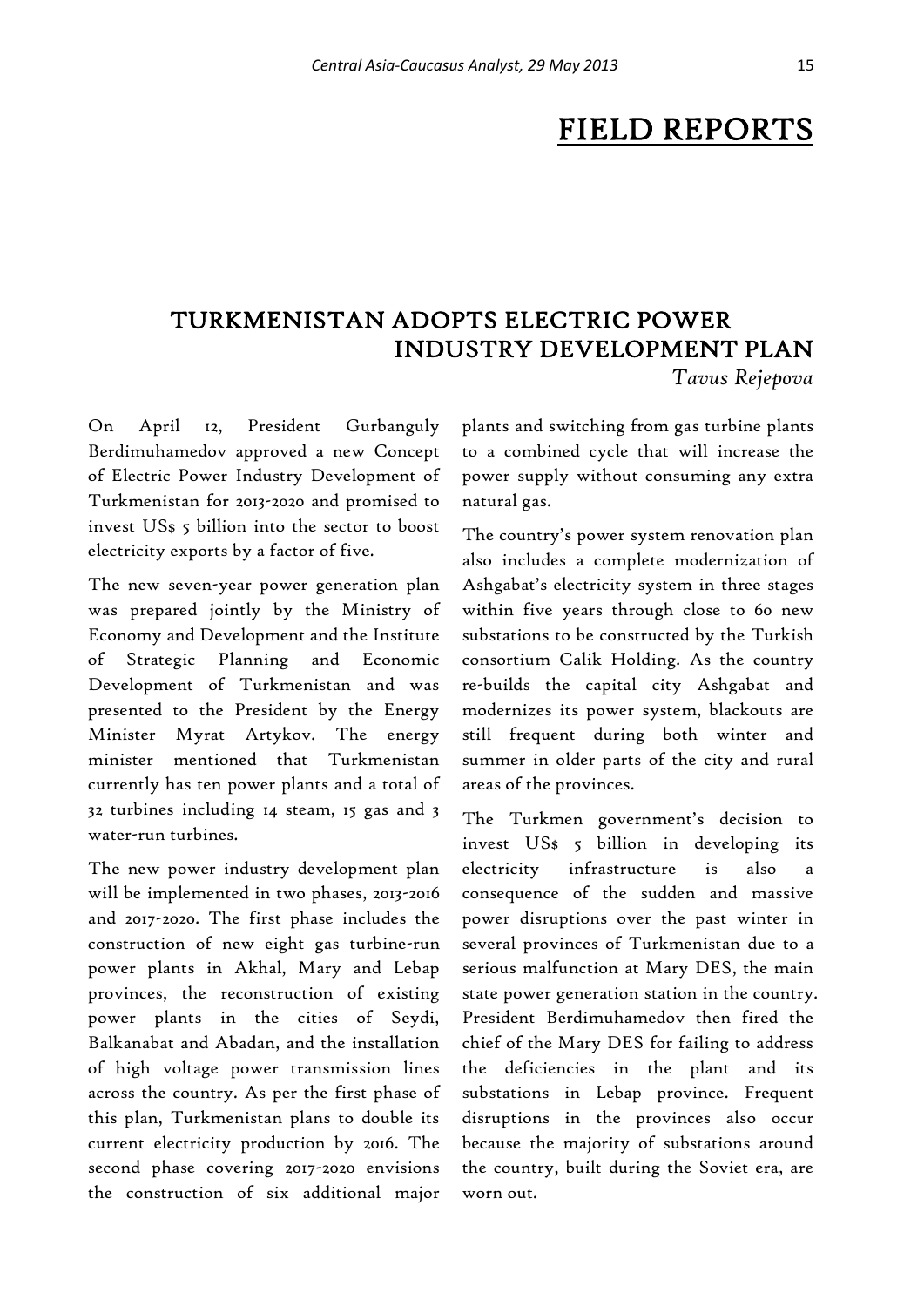President Berdimuhamedov stated that once the new electricity plan is implemented, Turkmenistan expects to export electricity to Armenia, Pakistan and other countries in the region. Turkmenistan currently exports electricity to neighboring Afghanistan and Iran. In addition to the existing Mary-Serhetabat-Gerat power line, Turkmenistan is currently building a new 500 KW power transmission line between Mary-Atamyrat in Turkmenistan and Andhoy in Afghanistan to increase the electricity supply to Afghanistan.

In 2007, Berdimuhamedov absolved Afghanistan's US\$ 4.2 million electricity debt and plans to continue electricity supply at a reduced price. The Turkmen government also intends to resume electricity supply to Tajikistan, which was interrupted in January 2009 when neighboring Uzbekistan withdrew from the Central Asian power grid. In 2011, Turkmenistan produced 18.27 billion kWh of electricity, of which it exported 2.523 billion KWh to neighboring countries like Afghanistan and Iran. Domestic consumption in the same year was 15.796 billion.

Turkmenistan's investment into its electricity industry is part of the country's general policy of diversifying its energy export routes in the region. If the general concept is successfully implemented within the given time frame, Turkmenistan is expected to fully provide all of its provinces with uninterrupted power supply during all seasons of the year and to generate additional income through the growth of exports to other countries.

## KAZAKHSTAN PREPARES FOR "INNOVATION REVOLUTION"

*Georgiy Voloshin*

On May 22 and 23, Kazakhstan's capital hosted two high-level annual events that have already become a local tradition. On Wednesday, President Nazarbayev chaired the 26th meeting of the Foreign Investors Council which is comprised of representatives of government bodies in charge of the country's economic development and foreign companies actively investing in Kazakhstan. It was established in 1998 and initially included only 11 permanent members. Fifteen years later, the Council has expanded to 27 permanent members and also counts several observers on its board, such as the CEO of Glencore International plc Ivan Glasenberg. While Kazakhstan's economy has attracted massive investment from hundreds of foreign entities during the past twenty years, the Council is open exclusively to the largest investors whose gross input is measured at US\$ 500 million for those operating in the energy sector and at least US\$ 125 million for nonextractive fields.

In line with the "Kazakhstan-2050" strategy unveiled by Kazakhstan's president in December 2012, this year's gathering was dedicated to the issue of innovative development, with foreign investors expected to play a leading role in the promotion of technological transfers and joint high-caliber R&D programs. Moreover,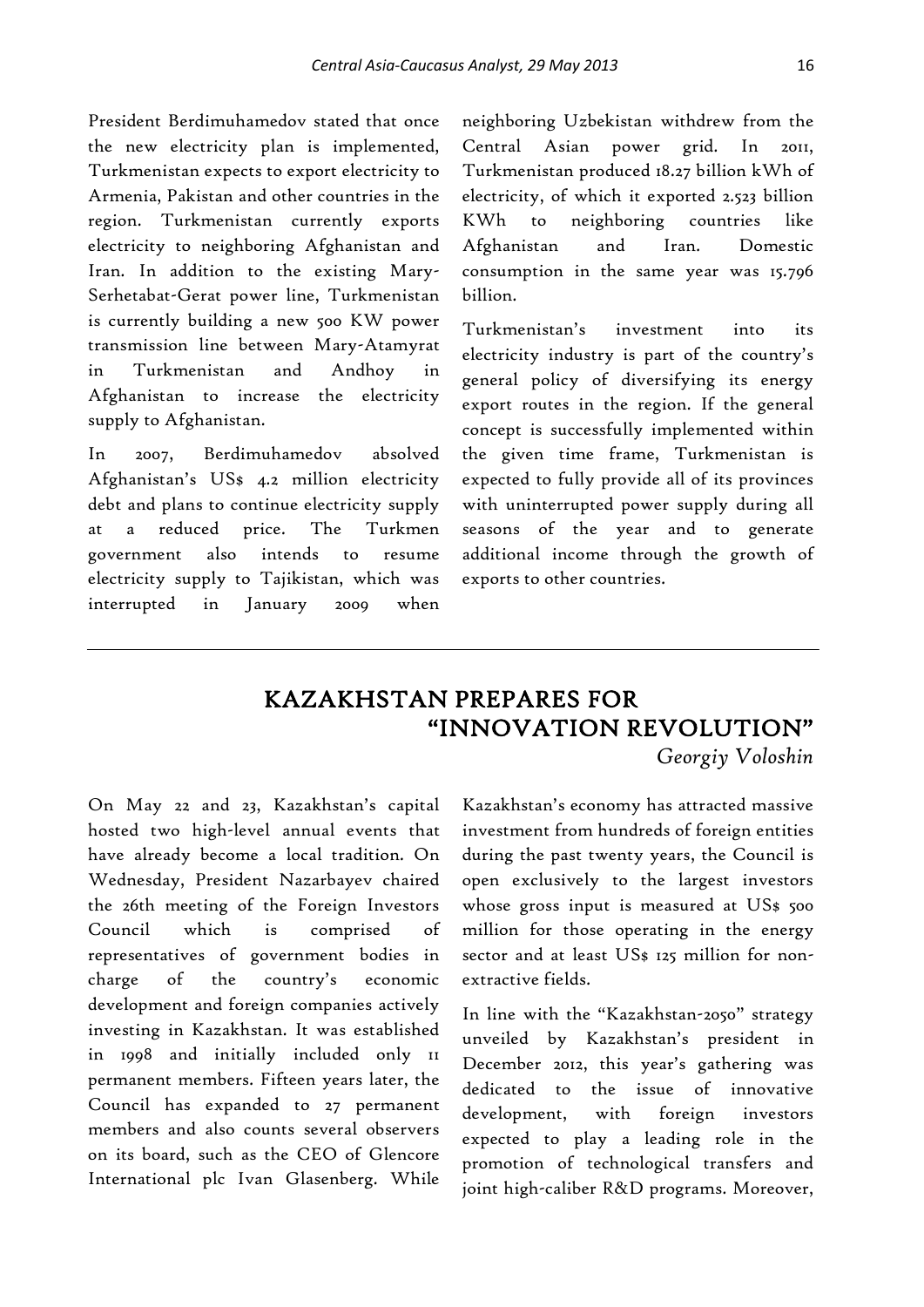Kazakhstan is now actively engaged in the implementation of a broad set of measures aimed at enabling the birth of a "green economy" that would be based on the wide use of environmentally-friendly technologies and energy-saving schemes. In this vein, President Nazarbayev brought up a string of new initiatives, such as his idea of the "three 7s." He thus instructed the government to sponsor the relocation of the world's seven brightest researchers to Kazakhstan not only to boost local scientific activities but also, and more importantly, to endow them with high-quality content.

The Kazakhstani government is also entrusted with the task of ensuring the availability of technology-intensive orders from industries for at least seven Kazakhstan-based companies. This strategy aims primarily to substitute local knowledge for imported technological solutions and would therefore permit to test the efficiency of national research laboratories and innovative entities confronted with real-life challenges. Finally, the country's executive should also support the establishment of not fewer than seven start-up companies specialized in the most competitive fields. The idea of creating a special territory for innovations modeled on the California-based Silicon Valley has lately gained ground not only in Kazakhstan but also in neighboring Russia which now has its Skolkovo innovation center.

During his meeting with the Foreign Investors Council, President Nazarbayev also ordered the establishment of a special venture capital fund worth US\$ 200 million, which can potentially be increased up to US\$ 1 billion. This fund will be sustained by annual 1-percent tax payments introduced on January 1, 2013 for all subsoil users who are hence required to pay more attention to the R&D dimension of their lucrative businesses. Kazakhstan's president furthermore suggested awarding on a yearly basis US\$ 100,000 grants to seven researchers and scientists whose work is deemed to be of particular value for the country's "innovation revolution". Thus, the "three 7s" strategy is due to acquire an additional fourth prong.

Finally, Nazarbayev mentioned the need to set up a new world-class university, alongside the Nazarbayev University of Astana. This new educational institution should develop teaching and research expertise in agriculture and will be created on the basis of the Kazakh Agro-technical University. Contrary to classical universities, it will operate in close cooperation with territorial units in every agricultural region as well as private farms in order to share the best technological solutions with producers.

On May 23, President Nazarbayev opened the sixth annual session of the Astana Economic Forum. This high-level gathering saw participation from several Nobel Prize laureates in economics, former and acting political leaders, such as Italy's former Prime Minister Romano Prodi, and UN officials, including the chairman of the 67th session of the UN General Assembly, Vuk Jeremic. Although former U.S. President Bill Clinton was initially expected to attend, his name never appeared on the distinguished speakers' list. This year's novelty was the organization of a special panel dubbed the World Anticrisis Conference, held for the first time on the margins of the Astana Forum. It featured, among other famous guests, the disgraced ex-chief of the International Monetary Fund, Dominique Strauss-Kahn, who delivered a lecture regarding the current economic and debt crisis in Europe. As in previous years, Nazarbayev called on world leaders to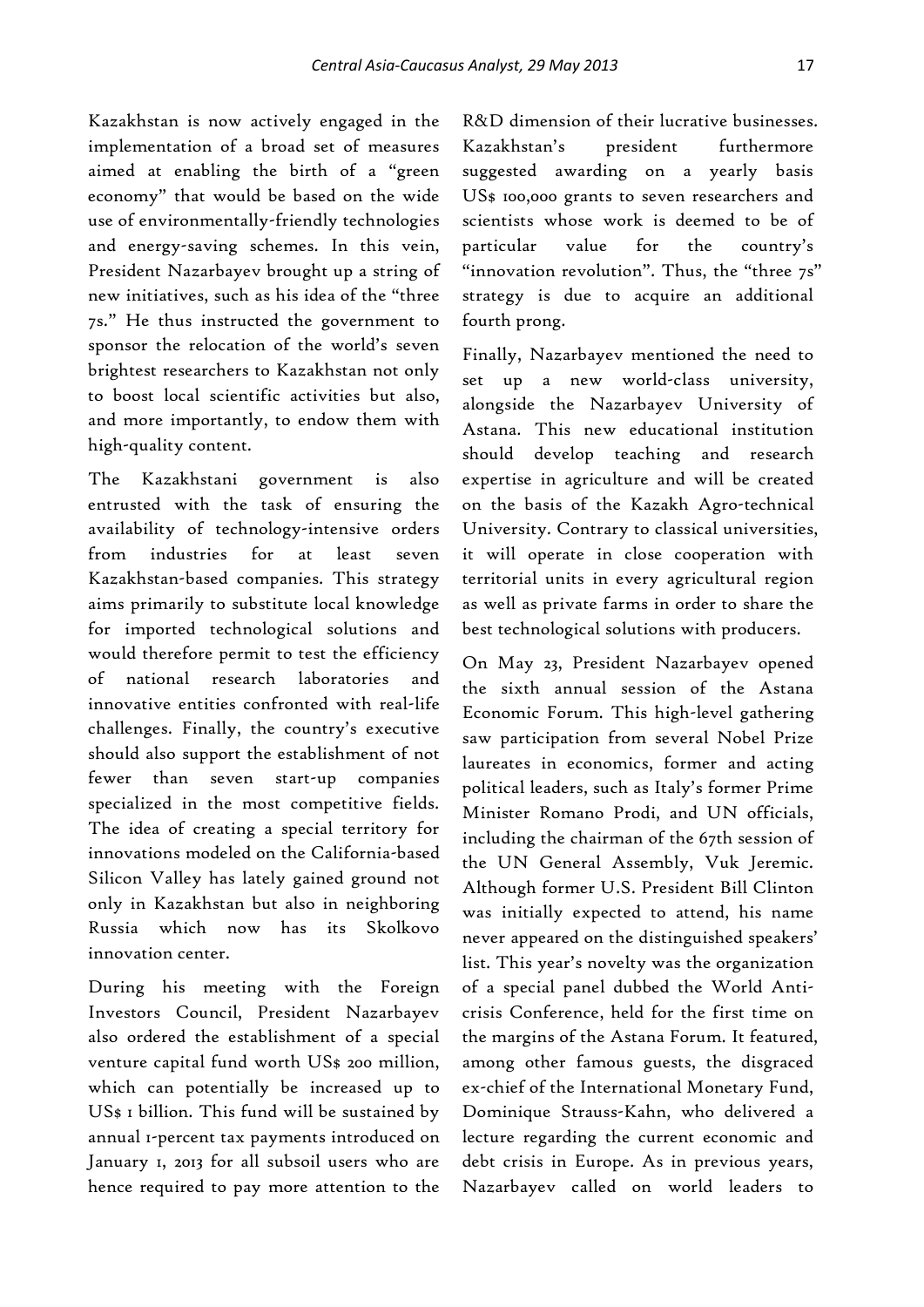implement deep reforms of their countries' financial sectors. He also proposed to expand the activities of the Astana Economic Forum's G-Global online platform to ensure a better exchange of ideas on how to improve global economic governance.

## UNCERTAIN APPLICATION OF JUSTICE AFTER GEORGIA'S MAY 17 DEMONSTRATIONS

*Eka Janashia*

On May 24, several hundred people gathered in the Deda Ena square of downtown Tbilisi under the slogan "No to Theocracy," to protest the violence in central Tbilisi a week earlier on the International Day Against Homophobia (IDAHO). Activists of the NGO National Front and its supporters held a simultaneous counter-demonstration in the same square, demanding a ban on [lesbian,](https://en.wikipedia.org/wiki/Lesbian) [gay,](https://en.wikipedia.org/wiki/Gay) [bisexual,](https://en.wikipedia.org/wiki/Bisexuality) and [transgender](https://en.wikipedia.org/wiki/Transgender) (LGBT) propaganda in Georgia. The two rallies were conducted peacefully without any serious incident, thanks to the hundreds of law enforcement personnel standing between the groups to prevent an anticipated clash.

Nevertheless, dedicated supporters of the Georgian Orthodox Church with strong anti-LGBT sentiments verbally insulted anti-theocrats during the rallies, to which the latter did not respond. Famous singers, journalists, photographers, politicians, students and public activists carrying posters stating "Don't beat us on behalf of God" and "I don't want to be ruled by the church," insisted that offenders involved in the May 17 violence be punished.

On that day, several thousand anti-gay protesters, led by Orthodox clergy, attacked a few dozen gay-rights advocates from the organization Identoba aiming to hold an IDAHO rally in the center of Tbilisi. The anti-homophobia rally was scheduled for May 17 at 1pm, outside the former parliament building at Rustaveli Avenue. An hour earlier, the anti-gay demonstrators equipped with icons and banners stating "Stop Homosexual Propaganda in Georgia" occupied the space, compelling LGBT defenders to move to the Freedom Square located in an adjacent area.

Although police blocked the avenue to prevent anti-gay protesters from relocating to the square, groups led by radical Orthodox priests broke the fragile line of law enforcement officers and rushed towards the LGBT demonstration. As the chaos started, police hurried to escort gay rights activists to several municipal buses and evacuated them from the scene. The exalted crowd, however, flooded Freedom Square and then ran to nearby streets in the hope of finding LGBT representatives. Individuals allegedly affiliated with the gay activists were verbally and physically abused by the radicals. 28 persons, including one journalist, were injured as a result of the violence.

The clash received strong reactions from representatives of the NGO sector, who categorically demanded the immediate punishment of offenders and criticized the ineffectiveness of police, which they say should have done more than evacuating the anti-homophobia activists. An online petition initiated by human rights activists and public figures attracted more than 13,000 signatures.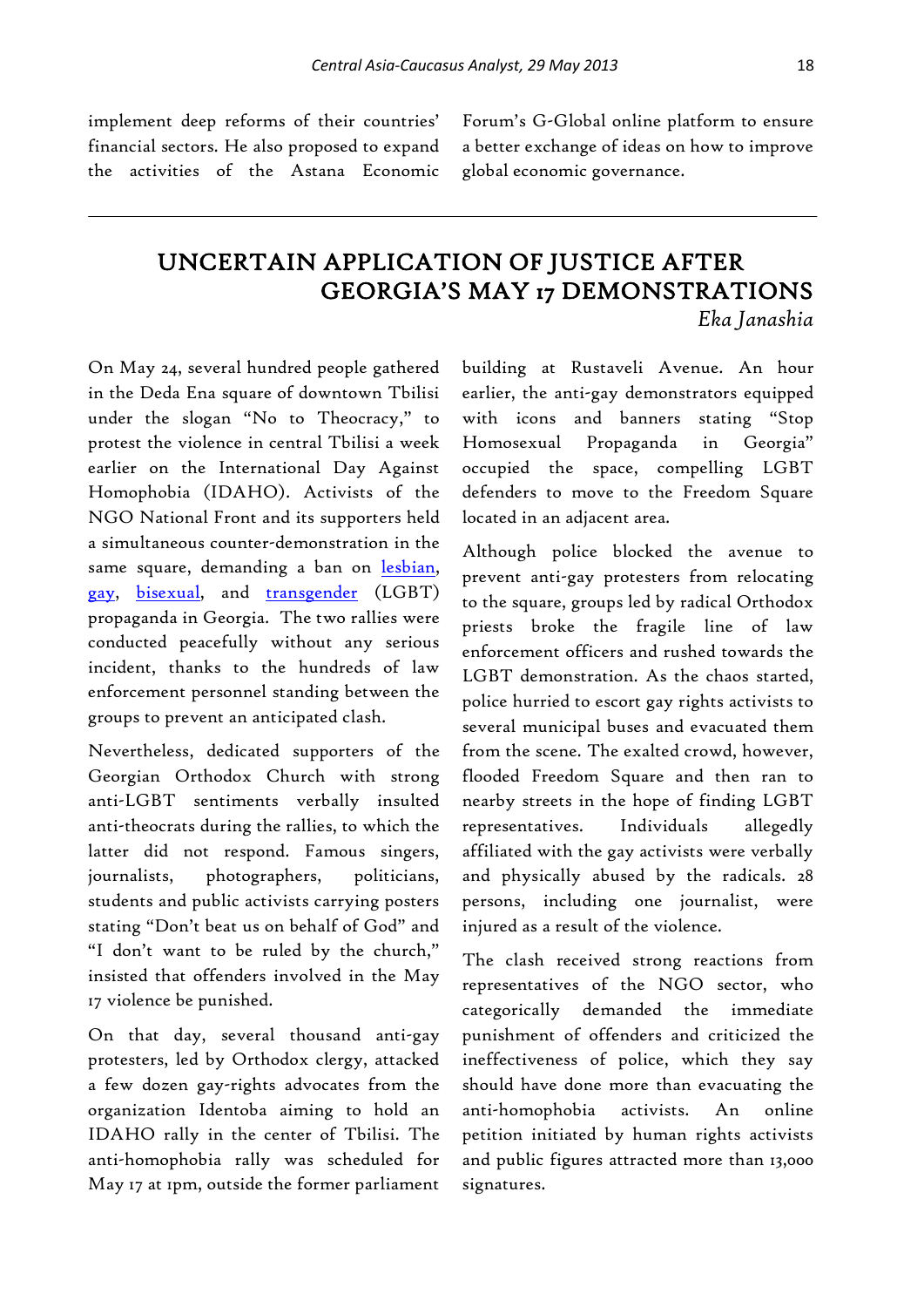Addressing President Mikheil Saakashvili, Prime Minister Bidzina Ivanishvili and Parliamentary Chairman David Usupashvili, the petition declared that the violence affected not only IDAHO demonstrators but also Georgian statehood. The signatories of the document claimed that a number of criminal offenses including hooliganism, attacks on police, and infringement on the rights to assembly, speech and equality were committed during the May 17 developments. Ivanishvili was quick to strongly condemn the violence and pledged that the perpetrators "will be dealt with according to the law."

A few days later, four men were arrested for petty hooliganism and disobeying police and another four individuals, including two Orthodox priests, were charged with encroachment on the right to assembly and manifestation.

The Georgian Dream (GD) parliamentary majority, however, did not provide a unified reaction to the May 17 developments. The chairman of the GD parliamentary majority group, MP Davit Saganelidze blamed the IDAHO rally organizers for performing and intentional provocation while Tina Khidasheli, another GD MP, termed the attack on gay activists an act of vandalism that cannot be justified.

The EU's special adviser for legal and constitutional reform and human rights in Georgia Thomas Hammarberg said on May 17 that he was disappointed that this right of expression was violently blocked and appealed to the head of the Georgian Orthodox Church, Patriarch Ilia II, to use his influence to calm the situation.

On May 16 Patriarch Ilia II [called](http://www.civil.ge/eng/article.php?id=26062) on the authorities to ban the planned gay rights rally, which he termed a manifestation of "anomaly and disease." After the events, however, he expressed regret of the "impolite" behavior displayed by the priests.

The May 17 events highlighted the prevalence of anti-gay sentiments and radical Orthodox views in Georgian society. It also demonstrated the weakness of state institutions, which not only failed to prevent the disorder but have also so far been unsuccessful in punishing most of the perpetrators engaging in violence. Despite the extensive breach of the law, only 8 people were found guilty while a significant amount of video footage highlighting the dramatic incident was available to the investigation.

Although human rights activists and the civil sector vigorously challenge the Church's dominance and seek to maintain Georgia's secular statehood, the Orthodox Church is increasing its influence in the country's political life. It annually receives around US\$15 million from the state budget and additionally takes advantage of taxexempt trade. More importantly, according to various polls, the church enjoys the highest public trust rating among all institutions in Georgia. Thus, restricting the church's influence is a highly sensitive issue to the Georgian government. The activation of Orthodox doctrines, especially in light of the high unemployment rate and socialeconomic discontent, undermines liberal and democratic values in Georgia and contributes to further polarization of the public.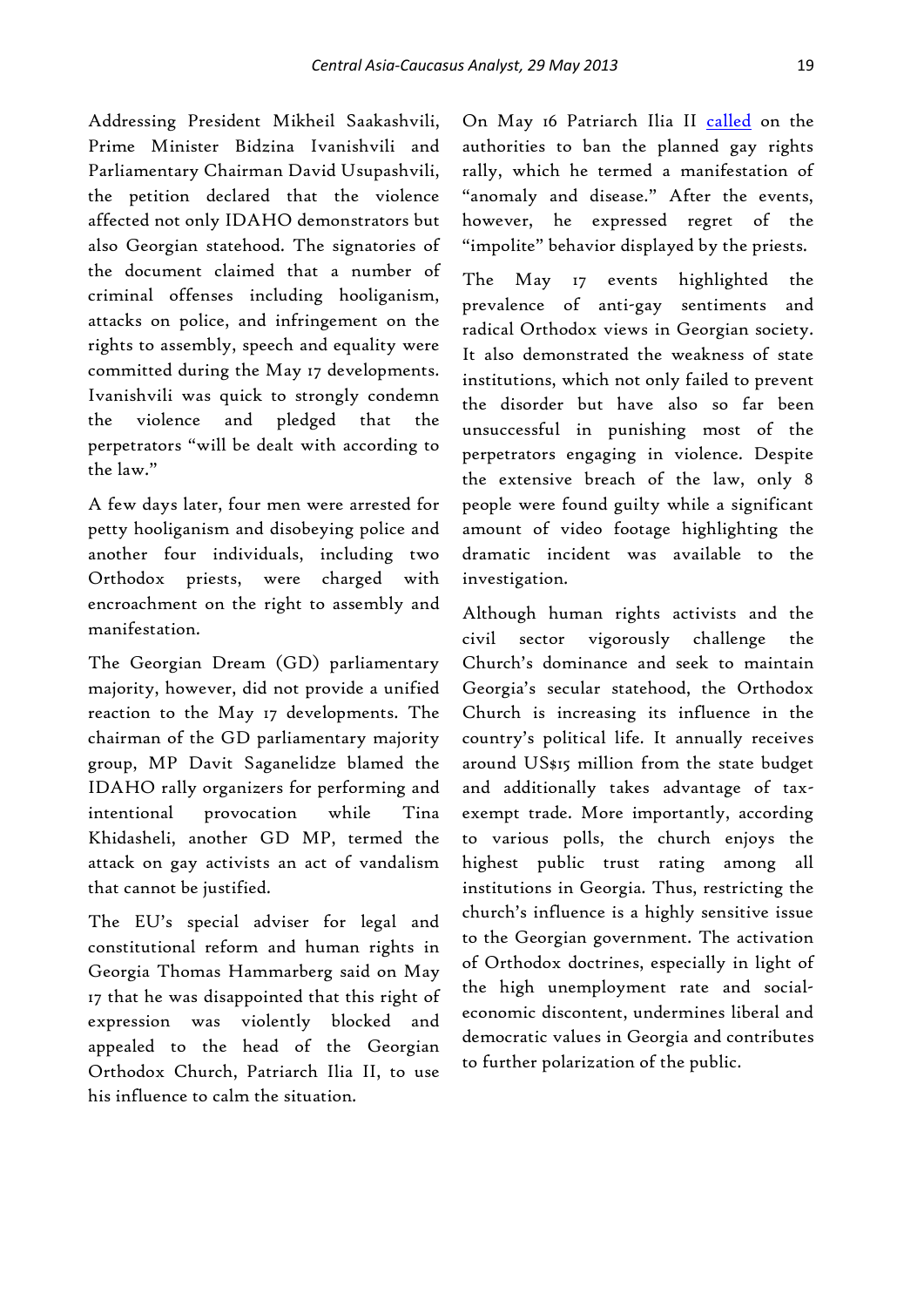#### RUSSIA ACCUSES AZERBAIJAN OF FRAUDULENT EUROVISION VOTE

*Mina Muradova* 

A diplomatic row has emerged between Russia and Azerbaijan over "stolen" points that Azerbaijan allegedly gave to its northern neighbor during the Eurovision song contest held in Malmo, Sweden, on May 18. This year, the talk of politicization of the annual competition of European pop music reached its peak. Turkey refused to participate in the contest by claiming that the latest rules in the voting system, the 50%-50% combination of jury voting and phone voting, are unfair and that the involvement of a jury would negatively affect Turkey's points.

However, this year's main scandal involved Azerbaijan and Russia. During the presentation of Azerbaijan's votes, a Russian female anchor could not hide her amazement at the list of countries receiving points from Azerbaijan: "It is impossible, no point to Russia?! We should check it." Later, some well-known Russian artists summing up the results said that Azerbaijan would regret this. Russia's entry in this year's Eurovision, "What If," sung by Dina Garipova, came in fifth.

Azerbaijan came in second and received the most "12 points" this year, from ten countries including Russia. In addition, Azeri singer Farid Mammadov won an Artistic Award given to the best artist after a vote by Eurovision commentators. Immediately after the contest Azerbaijan's President Ilham Aliyev ordered an investigation and the national broadcaster Ictimai revealed that viewers' votes put Garipova in second place in Azerbaijan's list in addition to the jury's support. According to this data, Russia should have received 10 points from Azerbaijan. "We sincerely hope that this incident, possibly initiated by certain interest groups, will not cast a shadow over the brotherly relations of the Russian and Azerbaijani peoples," said Camil Guliyev, Head of Ictimai TV.

Russia's Foreign Minister Sergey Lavrov slammed the "outrageous" incident at a press conference in Moscow with his Azerbaijani counterpart Elmar Mammadyarov on May 21: "Russia became outraged over how Eurovision votes for its entrant disappeared during a voting process in Azerbaijan." Yet, he noted that any deterioration in relations between the two countries is out of the question. "When 10 points are stolen from our participant, there is cause for concern," Lavrov said, adding that "this outrageous action will not remain without a response." He also stressed that he would decide on a proper course of action after receiving the results of an investigation into the matter.

Azerbaijan's Ambassador to Russia Polad Bulbuloglu noted that the incident is "either a technical failure or elementary provocation." In an interview to Russian newspaper *Komsomolskaya Pravda*, he noted that three of Azerbaijan's mobile phone operators registered the Russian singer as receiving among the highest votes. Bulbuloglu said that all three operators opened their data under a court decision, showing that the companies Azercell, Bakcell and Narmobile respectively received 1,677, 380, and 112 votes for Garipova. "I am a creative person; I can tell you it cannot be possible that Azerbaijan gave no vote for the singer from Russia. We have common